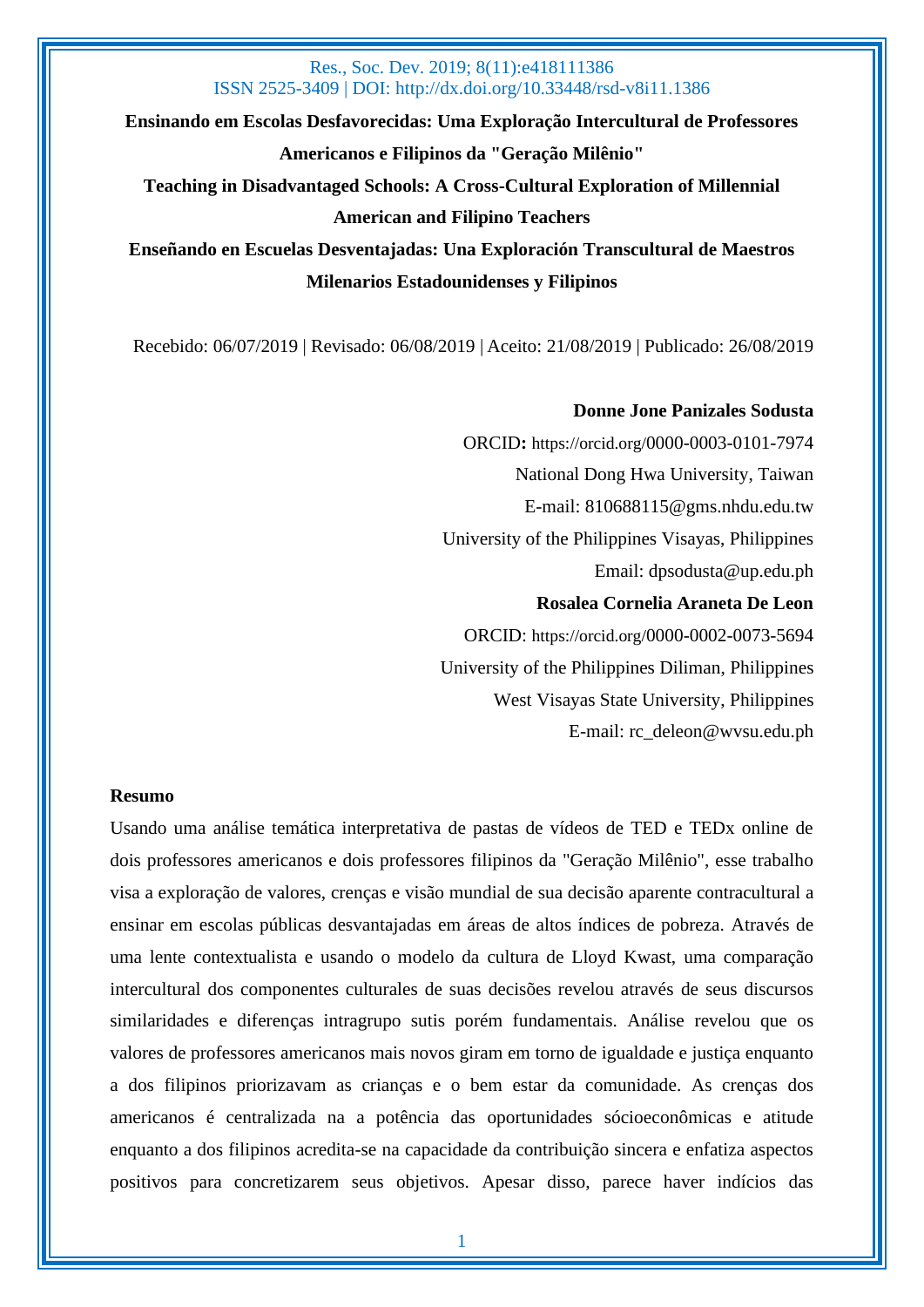similaridades entre esses dois grupos até esse ponto. Contanto, a diferença fundamental foi revelada somente na seu visãos mundiais. A visão mundial dos americanos era baseada na ideia e visão das noções do Iluminismo que fundaram a sua nação. A visão mundial dos filipinos eram baseadas em vivendo com e consequentemente encontrando-se em outros. Debaixo de sua decisão contracultura a ensinar em escolas desavantajadas, encontra-se a diferença cultural fundamental que consiste da rede latente rica e motivações único para a sociedade e o contexto onde eles prosperam.

**Palavras-chave:** professores milenares, escolas desfavorecidas, contracultura.

#### **Abstract**

Using an interpretive thematic analysis of two American and two Filipino Millennial teachers' TED Talk and TEDx Talks online video files, this paper aimed to explore the values, beliefs, and worldviews underlying their apparently counter-culture decision to teach in disadvantaged public schools in high poverty rate areas. Through a contextualist lens and using Lloyd Kwast's model of culture, a cross-cultural comparison of the cultural components of their decisions revealed through their speeches revealed subtle yet fundamental intra-group similarities and differences. Analysis revealed that young American teachers' values revolve around equity and justice while the Filipinos' were on children and community welfare. The Americans beliefs centered on the potency of socio-economic opportunities and attitude while the Filipinos believed in the capacity sincere contribution and the highlighting of positive aspects to get things done. Despite these, there appears to be hints of similarities between these two groups until this point. The fundamental difference was revealed in their worldviews. The American worldview was based on the idea and vision of the Enlightenment notions that founded their nation. The Filipinos' worldviews were based on living with and consequently finding themselves in others. Underneath the counter-culture decision to teach in disadvantaged schools, lies the fundamental cultural differences consisting of rich latent networks and motivations unique to the society and context where they thrive. Keywords: millennial teachers, disadvantaged schools, counter-culture.

#### **Resumen**

Usando un análisis temático interpretativo de los archivos de video en línea de las charlas TED y TEDx de dos maestros milenarios estadounidenses y dos maestros milenarios filipinos, este artículo aspira explorar los valores, las creencias y las cosmovisiones subyaciendo su aparentemente decisión contracultura a enseñar en las escuelas públicas desventajadas en las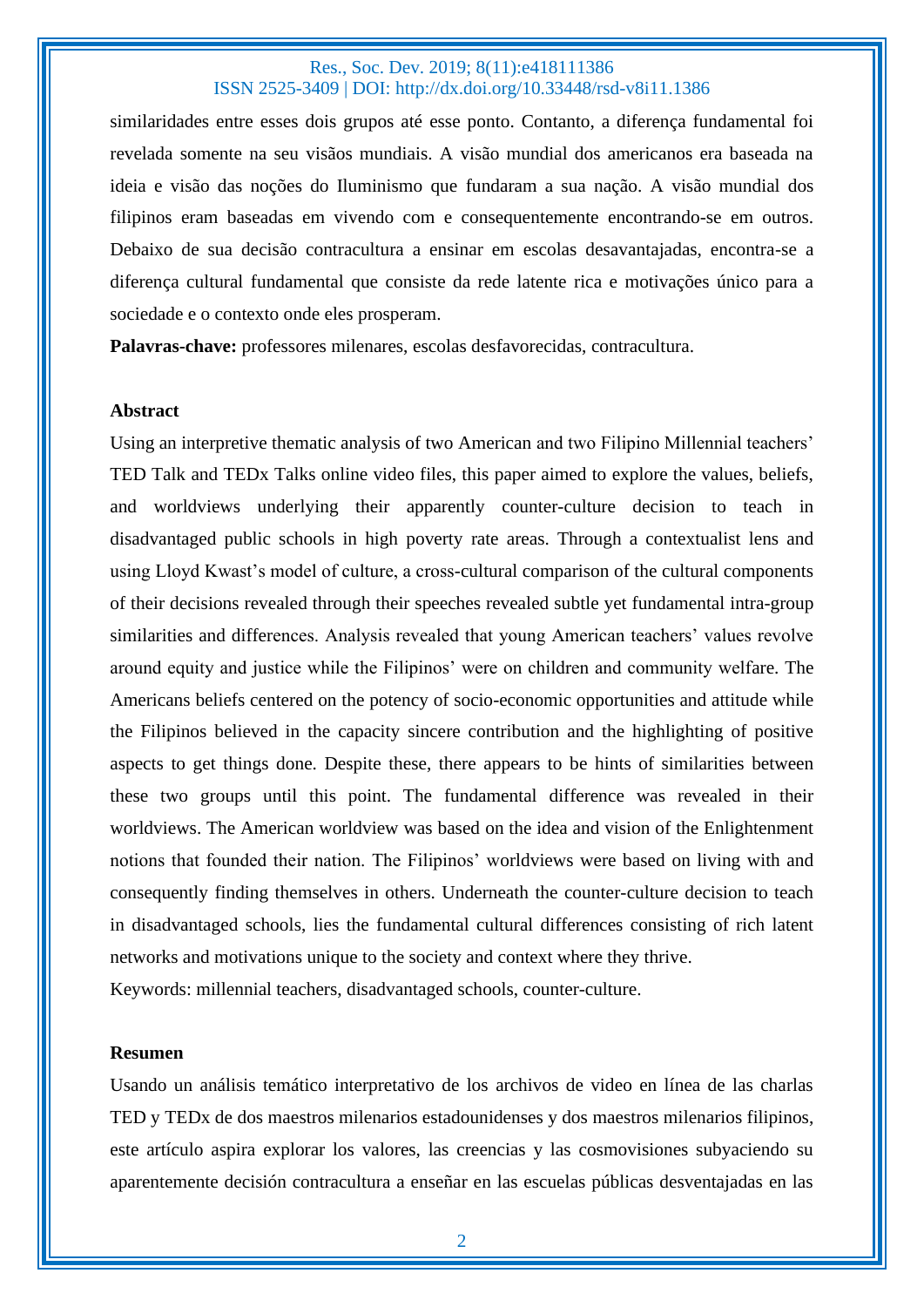áreas de alta tasa de pobreza. A través de una lente contextualista y usando el modelo de la cultura de Lloyd Kwast, una comparación transcultural de los componentes culturales de sus decisiones reveló a través de sus discursos similitudes y diferencias intragrupo sutiles pero fundamentales. El análisis reveló que los valores de los maestros jóvenes estadounidenses giran alrededor de la equidad y la justicia mientras estos de los filipinos giran de los niños y el bienestar comunitario. Las creencias de los estadounidenses se centraron en la potencia de las oportunidades socio-económicas y la actitud, mientras que los filipinos creen en la capacidad para la contribución sincera y la destacación de los aspectos positivos para lograr cosas. A pesar de estos, parece haber pistas de las similitudes entre estos dos grupos hasta este punto. La diferencia fundamental fue revelada en sus cosmovisiones. La cosmovisión estadounidense fue basada en la idea y la visión de las nociones de La Ilustración que fundaron su nación. Las cosmovisiones de los filipinos fueron basadas en viviendo con y consecuentemente encontrándose mismos en otros. Debajo de la decisión contracultura a enseñar en las escuelas desventajadas, recaen las diferencias culturales fundamentales consistiendo de las redes latentes ricas y las motivaciones exclusiva de la sociedad y el contexto donde ellos prosperan.

**Palabras clave:** los maestros milenarios, las escuelas desventajadas, contracultura.

#### **Introduction**

This article aims to explore the cultural elements underneath young millennial teachers' decision to teach in poor or disadvantaged schools. This work investigates the contents of culture in an attempt to add to the understanding of a seemingly counter-intuitive move of young, relatively well-educated professionals to pursue teaching in poor schools. They do this despite the meager pay and low social prestige when they could have sought lucrative careers elsewhere. This seems to defy the general expectations of upward social mobility expected among the young and educated (Abowitz, 2005; Kelly, 2014; Lyons, Schweitzer, Ng & Kuron, 2012; Zhou, Lee, Vallejo, Tafoya-Estrada & Xiong, 2008).

Beyond the issue of these young teachers' income, another context worth acknowledging is the socio-economic state of the communities they choose and persist to teach in. Thus, it is also important to explore the cultural roots of these decisions, and actions, to understand the elements they share and diverge from. In this paper, this counter-culture decision and action is explored from two separate contexts, taking purposively selected samples from the Philippines and from the United States of America.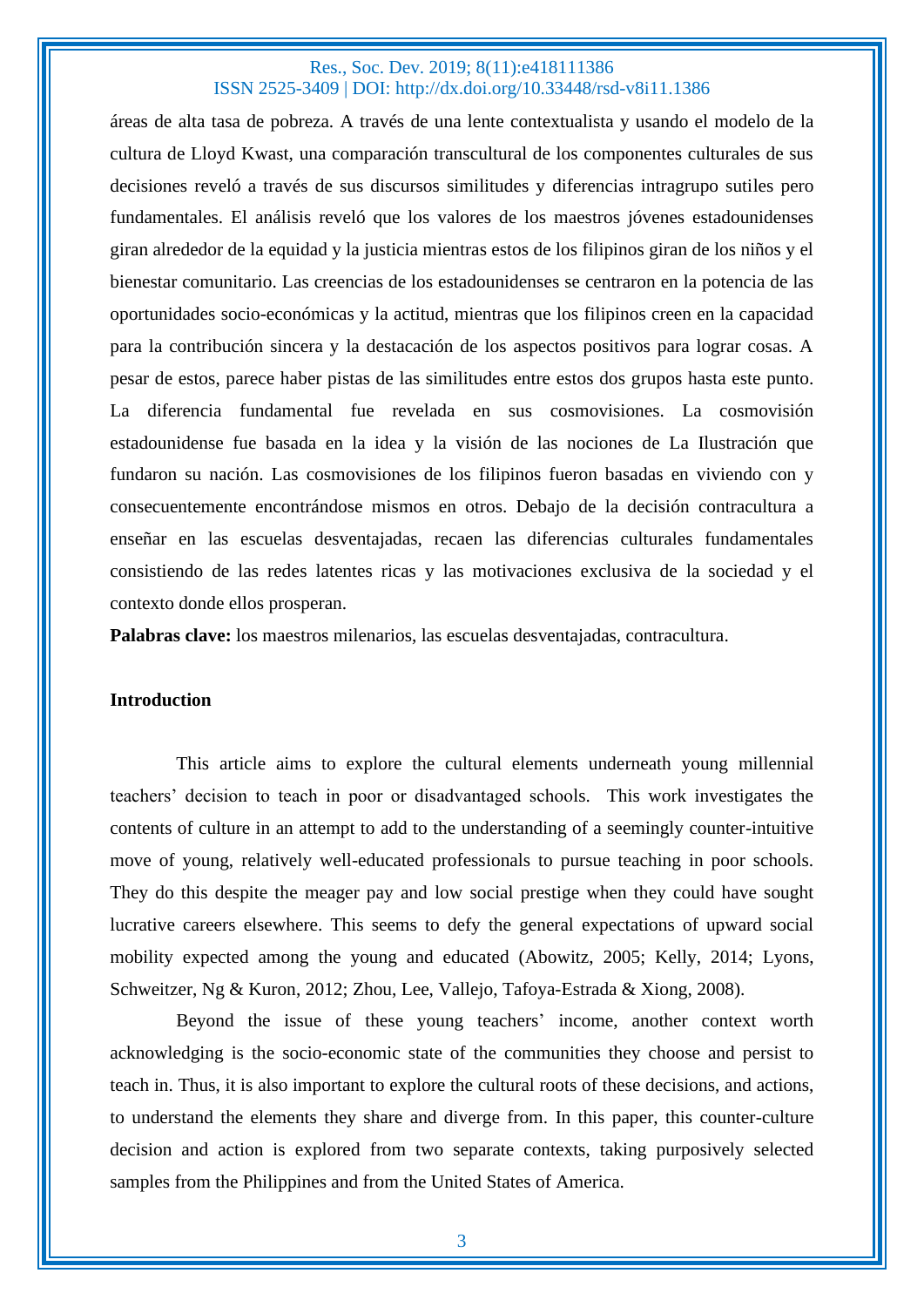There is increasing number of Millennials joining the teaching workforce. In the United States, one in five millennials become a teacher (Seppanen & Gualteiri, 2012). In the Philippines, graduates of education and teacher training ranks second among the greatest number of college graduates, just behind business and business-related fields (Commission on Higher Education, 2017). These younger teachers bring with them a certain set of values, beliefs, and worldviews as they join the work force which contrast with those of the earlier generations (Lyons et al., 2012).

In the Philippines and in the U.S., teachers comprise a significant sector of the workforce. Ingersool and Merrill (2010) noted a ballooning population of teachers in the K-12 teaching sector. They also noted that although the teaching force is becoming old, it is also countered by an influx of younger teachers. Also, the group is becoming more femaledominated with an alarming rate of turnovers because of those who choose to leave.

However, the so-called "best and the brightest" do not opt for this career (Ingersool & Merrill, 2010). In the Philippines, teaching is generally not the career of choice of the top students. Well-meaning non-government organizations have to devise programs to entice young and talented Filipinos to venture into teaching especially, among schools in disadvantaged communities (see Philippine Business for Education, 2018; STEPUP, 2018; Teach for the Philippines, 2018).

Early and Shagoury (2010) observed that schools in the United States had been experiencing a dearth of "well-prepared, committed teachers" (par.1). They also cited a previous study (Bolich, 2001) that described new teachers as mostly given assignments in very poor schools that do not do well in various measurements of academic achievement.

Guarino, Santibañez and Daley's (2006) observed that neophyte teachers transfer to more prosperous schools or altogether leave teaching.

#### **Millennial Teachers in Schools**

Who chooses a teaching career? Richardson and Watt's (2006) study conducted among first year pre-service teacher education candidates in three Australian universities revealed that those who pursue careers in teaching are usually females of relatively younger age. Ingersool and Merrill in (2010) noticed the same trend in the US. Aspiring teachers also tended to come from families with modest incomes.

A study in the Philippines (Escarlos & Tan, 2017) had a similar observation about the socio-economic background of pre-service teachers. Interestingly a sizeable number of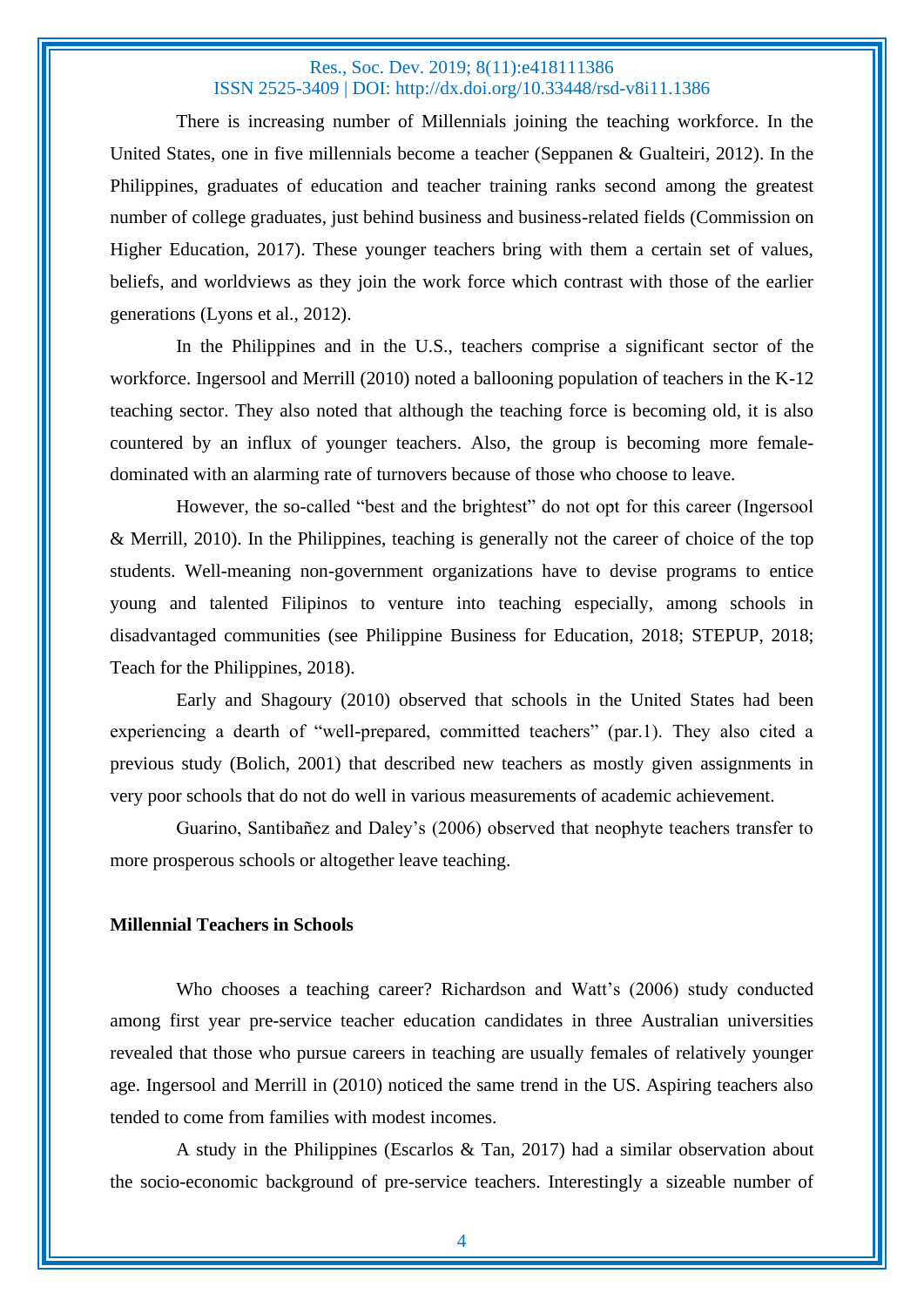them were "career switchers". This means that they considered a different career before they decided to pursue teaching. The reason why they pursued teaching was their "…perceived teaching abilities, the intrinsic value of teaching, and the desire to make a social contribution, shape the future, and work with children/adolescents" (Escarlos & Tan, 2017, p. 44). Teaching as a "fall back" career was the least chosen reason. Reasons such as "desire to enhance social equity, having experienced positive prior teaching and learning experiences, job security, job transferability, and time for family" (Escarlos & Tan, 2017, p. 44) did not rate as high but was still of note. These teachers tended to perceive teaching as an in-demand and demanding careering. This means that they are aware of the expectations to acquire technical and specialized knowledge and skills. However, they also see teaching as a career of relatively lower social status and of modest pay. The findings of this study also reveal that despite dissuasions and un-encouraging views about teaching, they still feel a high degree of satisfaction towards this career.

The United States National Chamber Foundation released a study in 2012 that paints a picture of teaching as a challenging, often thankless career especially for young teachers. The same report also reveals that the young teachers are practically voiceless, overworked, undervalued, and struggle with structural, socio-cultural and economic problems within the school system. There is a general notion of teaching being a career that is intrinsically and emotionally-rewarding yet non-prestigious and underrated.

An earlier study by Hanushek and Pace (1995) revealed that for those who choose to teach and remain in teaching, income is not a significant factor. This means that those who choose to stay may find the income relatively low as compared to others but still are motivated by other factors beyond compensation. They also noted that those who choose a teaching career did not do relatively well academically as compared to those who chose other academic career paths. This same pattern was noted in a decade afterward in another study (Ingersool & Merrill, 2010). This fuels the common notion that the best and the brightest of any cohort of students do not pursue teaching. However, those who eventually gain teaching qualifications are those who did well in their pre-service teaching preparations.

Citing previous studies, Richardson and Watts (2006) noted that although teaching is a socially respectable job in many developing countries, this career does not attract quality careers seekers nor encourage them to stay. They noted that this is also due to the fact that teaching is not a lucrative career economically. Data from educational anthropological studies in the Philippines have noted a similar observation. That is, teachers are not only paid poorly, they also have to endure additional enormous bureaucratic and instructional burdens such as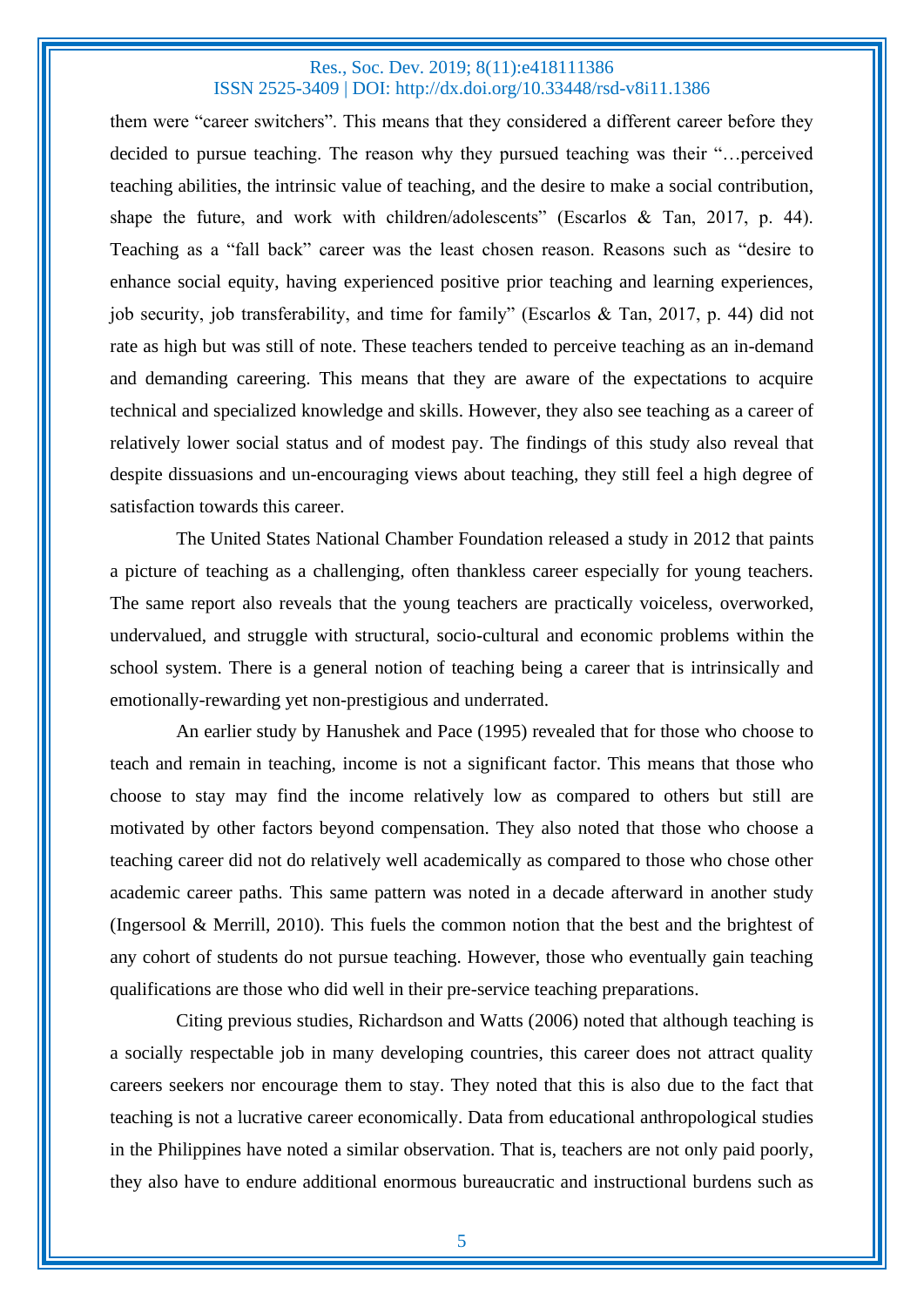other tasks unrelated to teaching (Bautista, Bernardo, & Ocampo, 2009). Philippine education has created an alternative image of a teacher as an over-worked and underpaid clerk. An analysis by Durban and Catalan (2012) on the persistent issues in Philippine education likewise feature the less than ideal conditions of teacher qualification, teaching support, and an overall institutional and bureaucratic culture that does not support the teachers' attainment of optimal professional efficacy and dignified status. These observations, among others, does not make the profession look appealing to many ambitious young students and workers.

However, there appears to be a general sense of optimism towards members of the younger demographic groups who choose to pursue and take take-up a teaching career in the United States. Coggshall, Behrstock-Sherrat, Drill, Menon and Cushing (2011) observed that:

Taken together, the Gen Y teachers surveyed and interviewed for this study demonstrate that members of the next generation of teachers have the drive to make education their career, the eagerness to learn from their colleagues from earlier generations, and the impulse to keep a skeptical eye on the policies that affect their practice. In short, they have the necessary qualities to capably take stewardship of the changing teaching profession... Generation Y teachers want to stay in the profession and make a difference. Building humane, high-performing workplaces today will ensure that this next generation of teachers and their colleagues evoke extraordinary levels of learning among all their students and build a stronger teaching profession tomorrow (p. 31).

This group of young teachers require a different set of support from the schools and their supervisors. This group would need regular feedback on their effectiveness, a supportive learning community, recognition of quality work, a rational evaluation system, and access to technology to improve performance.

Although, young professionals around the world may grow up in contexts different from each other. However, social psychologist Jeffrey Jensen Arnett (2005) argued that there seems to be a lot more in common culturally among the younger generations who grew up and went to school in urban areas. This has been attributed to the exposure to more or less the same globalized culture. Additionally, he also pointed towards the emerging phenomenon of "emerging adulthood" that is, an intermediate phase between adolescence and formal adulthood characterized by ambiguity and value-belief systems contrariwise to the stability and consistency expected in adulthood. Interestingly, there is more cultural difference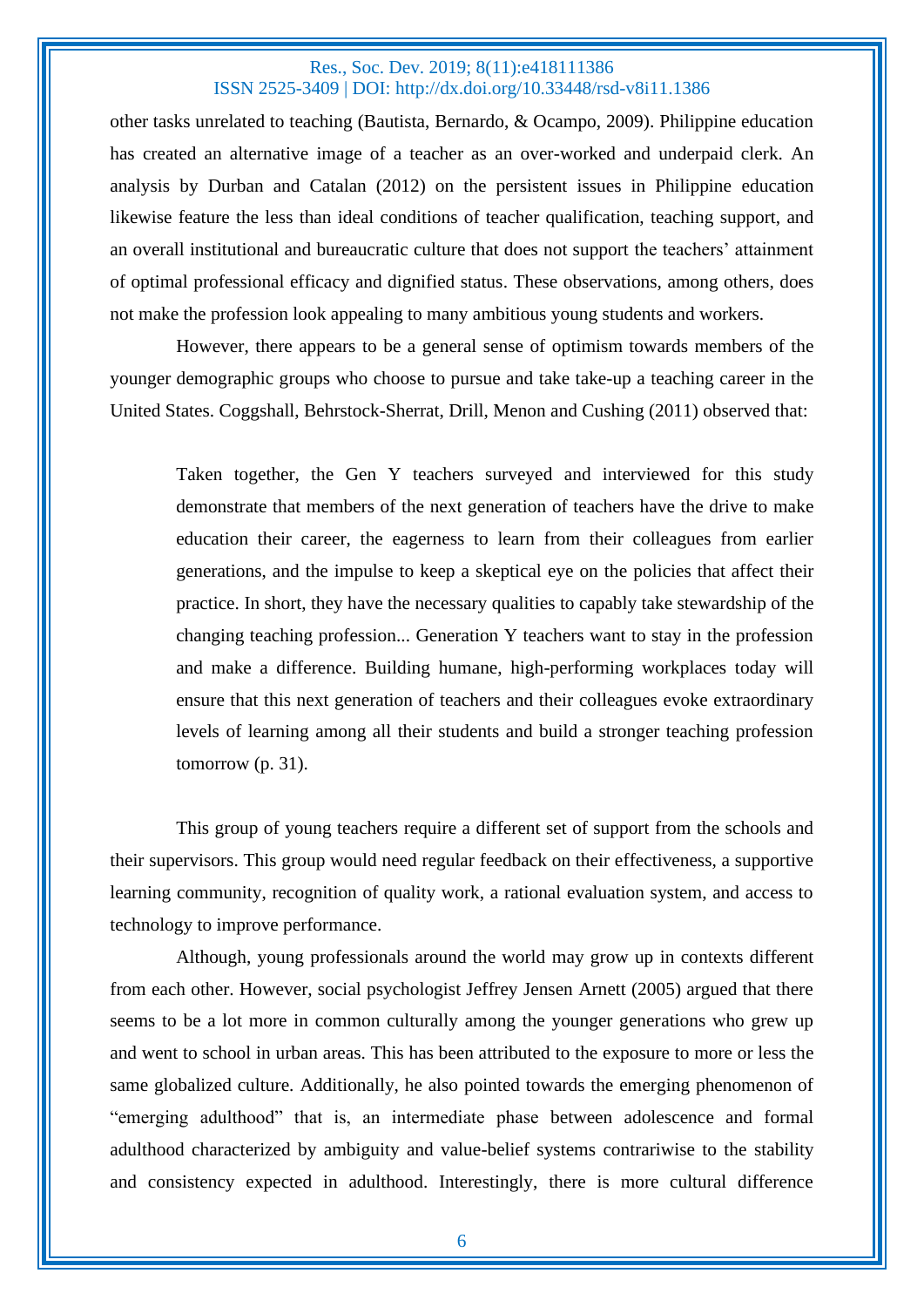between youths from urban and rural areas in the same country, than youths from the urban areas of different countries (Arnett, 2005).

### **Theoretical Framework**

American anthropologist Ward Goodenough's definition of culture is utilized for this work. His definition clearly hints of a cognitivist perspective of culture when he defined it as "… a complex of ideas and attitudes that inhibit impulses, establish shared meanings and goals, and enable people to live in a social system" (Wren, 2012, p. 73). In his own words, he viewed culture "…as something learned, culture was like a language, which is not what its speakers say but what they need to know to communicate acceptably with one another, including constructing utterances never made before yet immediately intelligible to others" (Goodenough, 2003, p.6).

In an autobiographical account noting his views on culture, Goodenough (2003), referring to an earlier work, explained that it consisted of "…(*i*) criteria for categorizing phenomena as meaningful stimuli, (*ii*) criteria for deciding what can be, (*iii*) criteria for deciding how one feels about things (preferences and values), (*iv*) criteria for deciding what to do about things, (*v*) criteria for deciding how to go about doing things, and (*vi*) the skills needed to perform acceptably" (p.6). One crucial unit of analysis that must be considered in any attempts at looking into the "contents" of culture are the activities or traditions of the society or group.

As they, evolve through small or sizeable mutations overtime, the underlying contents and motivations of these cultural elements also change. These are manifestations of sub-cultures and counter cultures. Barker (2004) defined counter-cultures as "…the values, beliefs and attitudes, that is, the culture, of a minority group that is in opposition to the mainstream or ascendant culture" (p.36). These underlying structures inform the subsequent beliefs, values, and activities.

In search of a practical model to operationalize Goodenough's concept of culture, Lloyd Kwast's (1992) model of culture was used in an attempt to explore the cultural structures that underlie the cultural experience. The figure below shows the diagram of Kwast's model of culture.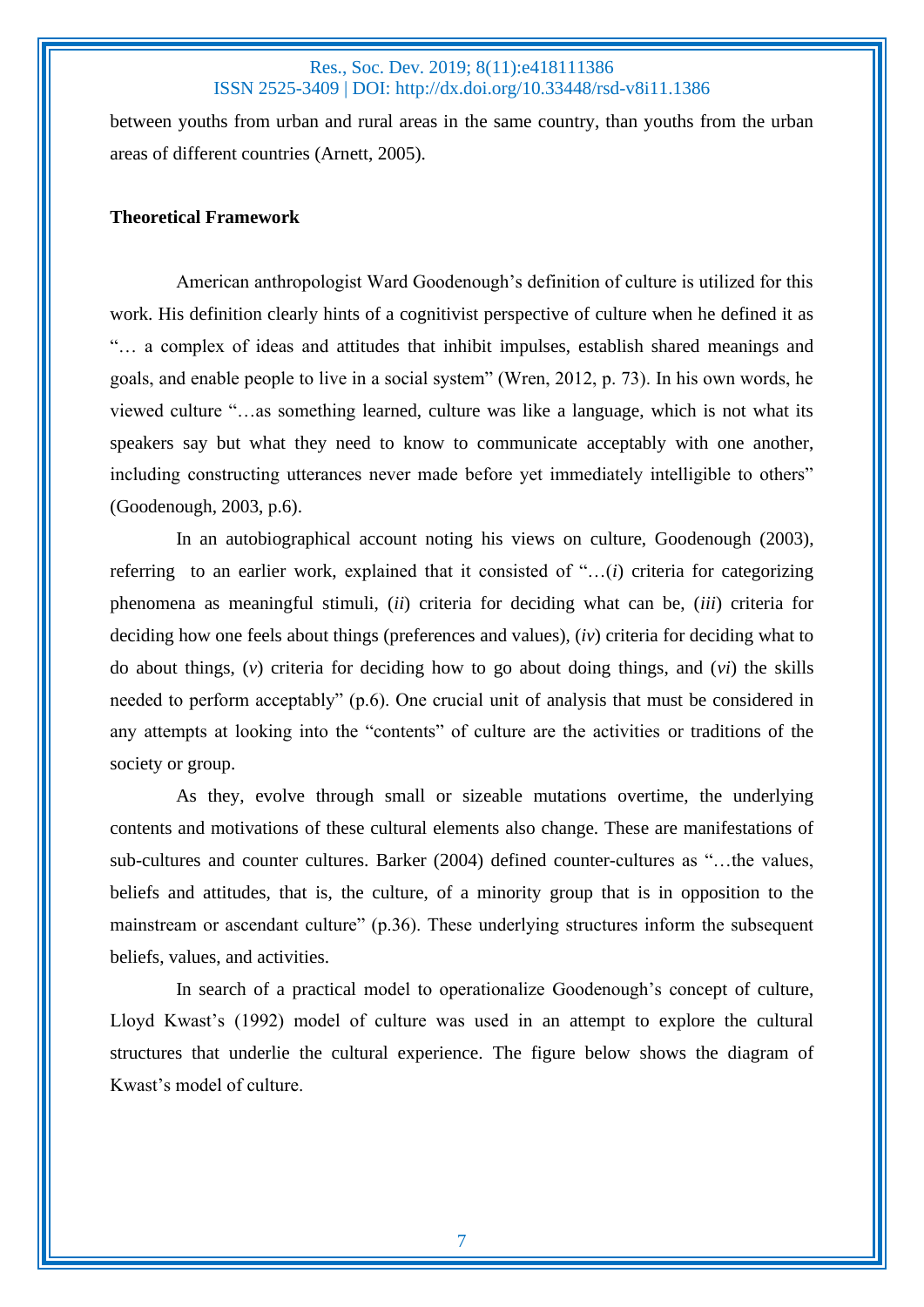Figure 1.

Lloyd Kwast's Model of Culture (1992)



Kwast' (1992) model posits that underneath any action of humans within a culture is a subsequent set of values (What is good or best?), beliefs (What is true?), and worldviews (What is real?). These intangible cultural elements serve as the underlying foundations upon which any human actions and behaviors are founded. That is, human behavior does not occur in isolation of these invisible structures. Goodenough (2003) and Kwast (1992) provided the theoretical and practical directions on understanding the core of an fascinating cultural phenomenon, the counter-culture, and how it figures in the lives of people as they navigate the re-shaping and re-construction of institutions and activities that enable them and the society to live in that very same social system. The behavior under question in this paper are the young teachers' decisions to

What counter-culture manifestations could be studied in the school setting? This question may be addresed by acknowledging that part of the current multicultural education agenda should be the analysis of how poverty in communities and school link to the disproportionality of school success and opportunities among certain sectors (Banks, 2012; Bennet, 2007; Gay, 2000).

Poverty in schools and how this affects other aspects of education and schooling such as well-being, academic achievement, employment, and higher education opportunities are common issues in both the United States and in the Philippines (Ballantine & Spade, 2011; Banks & Banks, 2002; Bernardo, 2008; Maligalig & Albert, 2008; Provenzo, 2002).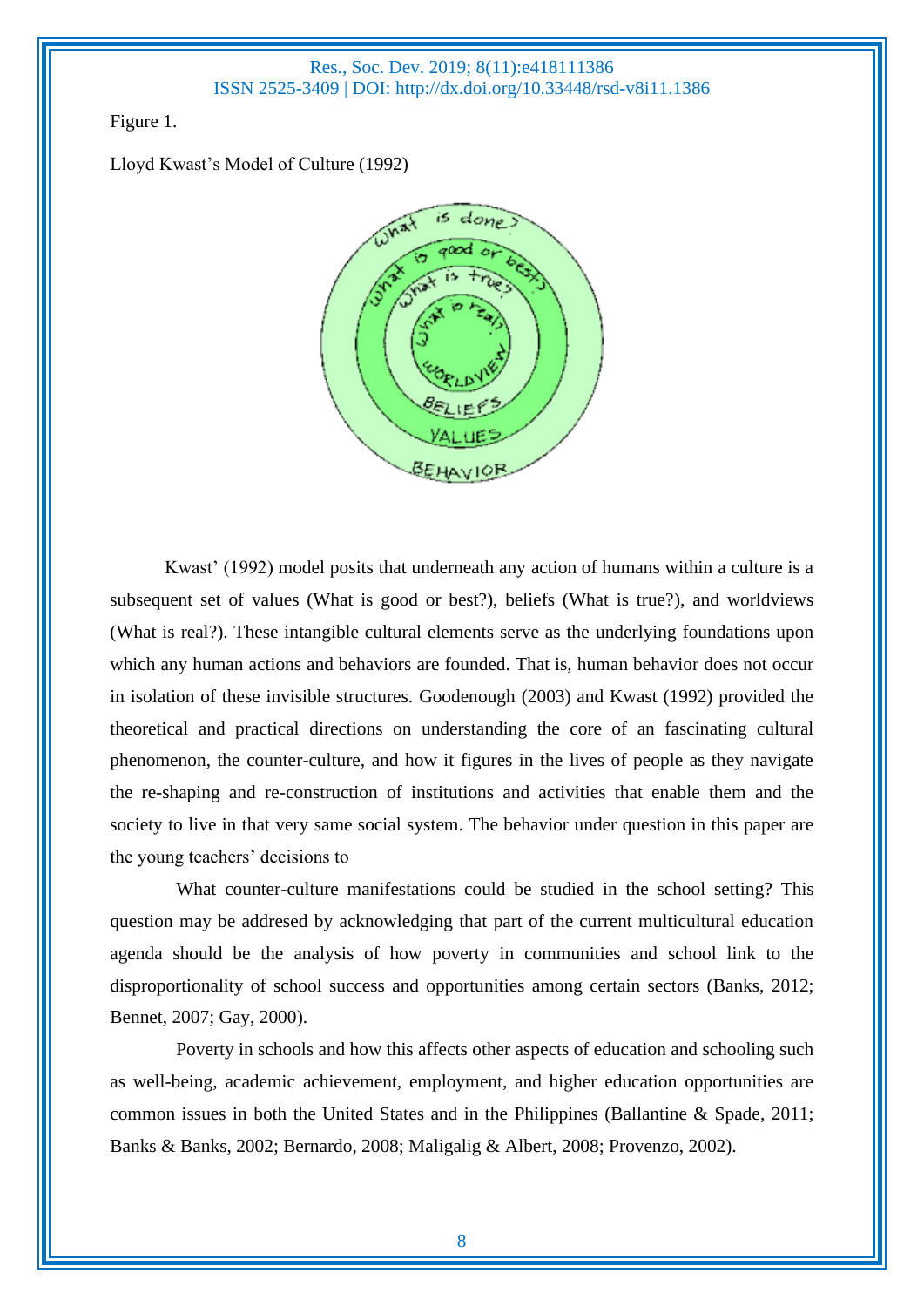Resources and opportunities are not equally provided and there are merely oases of success amidst the predominantly dismal landscape. Education and schooling are seen as a vehicle to overcome the predicament of poverty and gain social and economic mobility (Renzetti & Curran, 2004). Thus, the commonly expected cultural movement and attitude would be to get away from these poor communities and prefer the more affluent ones instead. This is a form of counter-culture (Henslin, 2005; Renzetti & Curran, 2004) and within it lies a certain set of values, beliefs, and worldviews that may have grown or weakened overtime.

In a Third World country like the Philippines, upward social mobility is a general aspiration. Families generally invest a sizeable amount of money on their children's education with the hopes of them acquiring better incomes and social prestige (Medina, 2005). Consequently, parents, especially those with upward mobility aspirations, expect their children to gain better socio-economic status. Thus, the expected pattern should be to acquire better forms of *capitals* (Ballantine & Spade, 2011; Provenzo, 2002; Sullivan, 2001) which could serve to allow them more advantage for themselves, and by extension, their respective families.

Teachers who could have opted to work in more lucrative careers or in better schools but still stayed to serve in disadvantaged schools may well fit into the phenomenon of counter-culture. Experiences from the Philippines and the United States of America are presented and analyzed in this paper.

#### **Purpose and Methodology**

This paper is guided by Ward Goodenough's (2003) views on how to understand culture, focusing on the structures underneath cultural phenomena. It aims to answer this specific question: *What values, beliefs, and worldviews underlie the millennial American and Filipino teachers' decisions to teach and stay in disadvantaged schools?*

The data sources for this paper from the transcribed Ted Talk by Kandice Sumner (2015) from the United States of America and TEDx Talks (independently-organized talks using the TED Talk format) by Elijah Miles (2014), also from the US, and by Sabrina Ongkiko (2013) and Delfin Villafuerte (2015) from the Philippines. Almost all of Ongkiko's talk and half of Villafuerte's are in Filipino peppered with occasional English sentences, words, and phrases.

In this paper, Ongkiko's and Villafuerte's translated English vignettes from their talks were used although the analysis was done using the original transcripts. Miles, from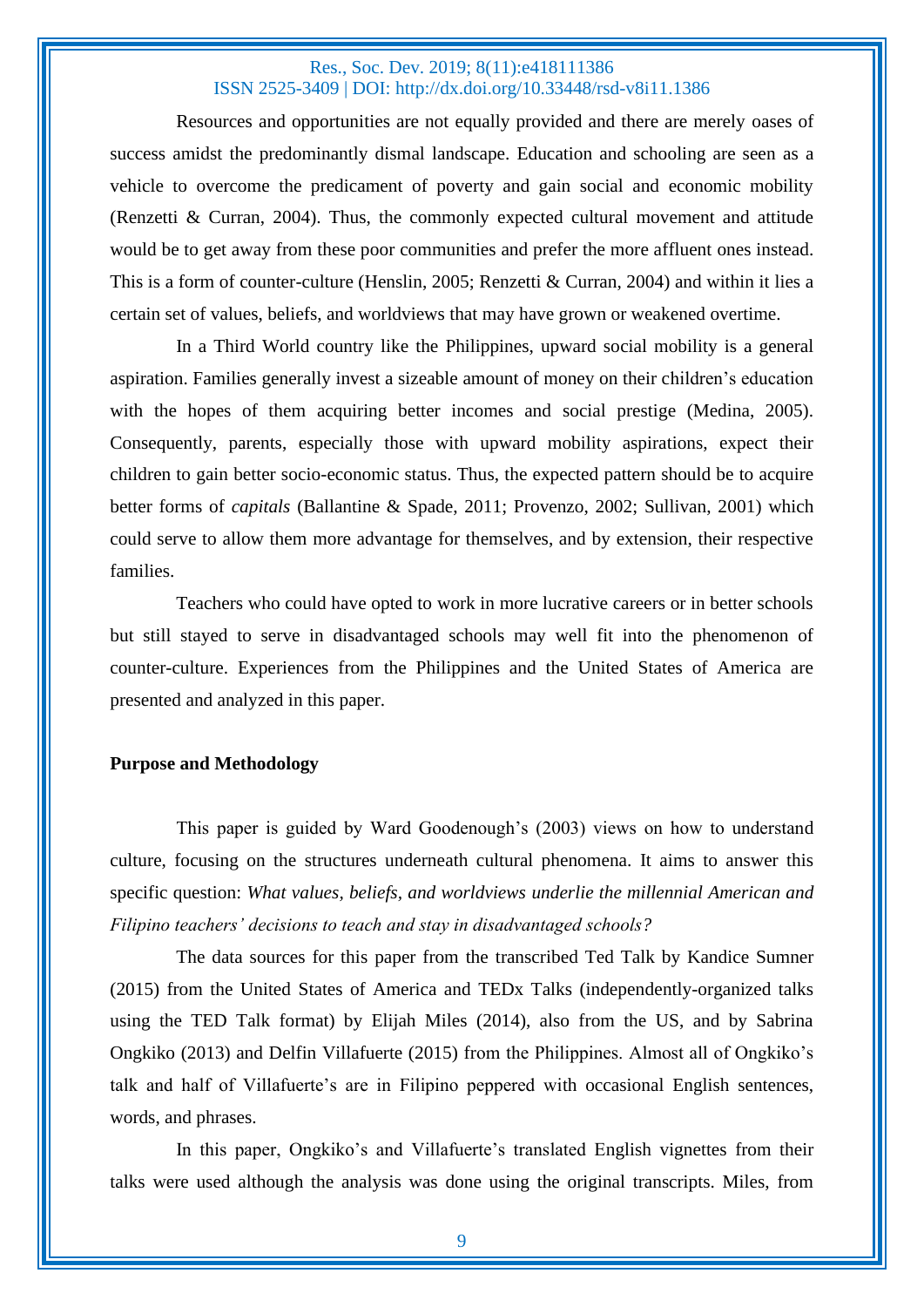Baltimore, Maryland and Sumner from Boston, Massachusetts, are Black Americans from urban backgrounds. Ongkiko and Villafuerte, from Metropolitan Manila, are Filipinos of the Tagalog ethno-linguistic group of Luzon Island. They shared their experience using the TED Talks and TEDx Talks platforms. These two groups represent two different societies although all of them hail from the same demographical generation, Millennials. All of them teach in schools in disadvantaged communities. Coming from different societies, the underlying values, beliefs, and worldviews informing their choice to stay and teach in poor schools were the subject of analysis. These teachers defied the dominant socio-economic conventions of pursuing careers typically geared towards upward socially mobility.

It would be interesting to explore and understand the cultural structures of such decisions from the context not only of Western and Eastern experience and perspective but also from a First World and Third World lens of experience as well.

The paper assumed a *contextualist* perspective in terms of epistemology. This means that the view and approach used is

> "…sitting between the two poles of essentialism and constructionism, and characterized by theories, such as critical realism…which acknowledge the ways individuals make meaning of their experience, and, in turn, the ways the broader social context impinges on those meanings, while retaining focus on the material and other limits of 'reality' (Braun & Clarke, 2006, p. 81).

This study also takes up an interpretivist stance (Gray, 2004). This was done to be "…sensitive to context, that get inside the ways others see the world, and that are more concerned with achieving an empathic understanding than with testing laws such as theories of human behavior" (Neuman, 2014, p.109).

Braun and Clarke's (2006, p. 87) thematic analysis protocol was used as a data analysis strategy to facilitate the distillation and elucidation of the meaning units and their respective components from the data set. This particular data analysis strategy is flexible to use for several epistemological traditions and approaches in qualitative research (Willig, 2013). After their video files were transcribed it was subjected to a theoretical coding scheme based on Kwast's (1992) framework. Table 1 below presents the phases of Braun and Clarke's (2006) analysis protocol which was used to explore the main underlying cultural themes underneath the decisions and experiences of the four young teachers in teaching in disadvantaged schools.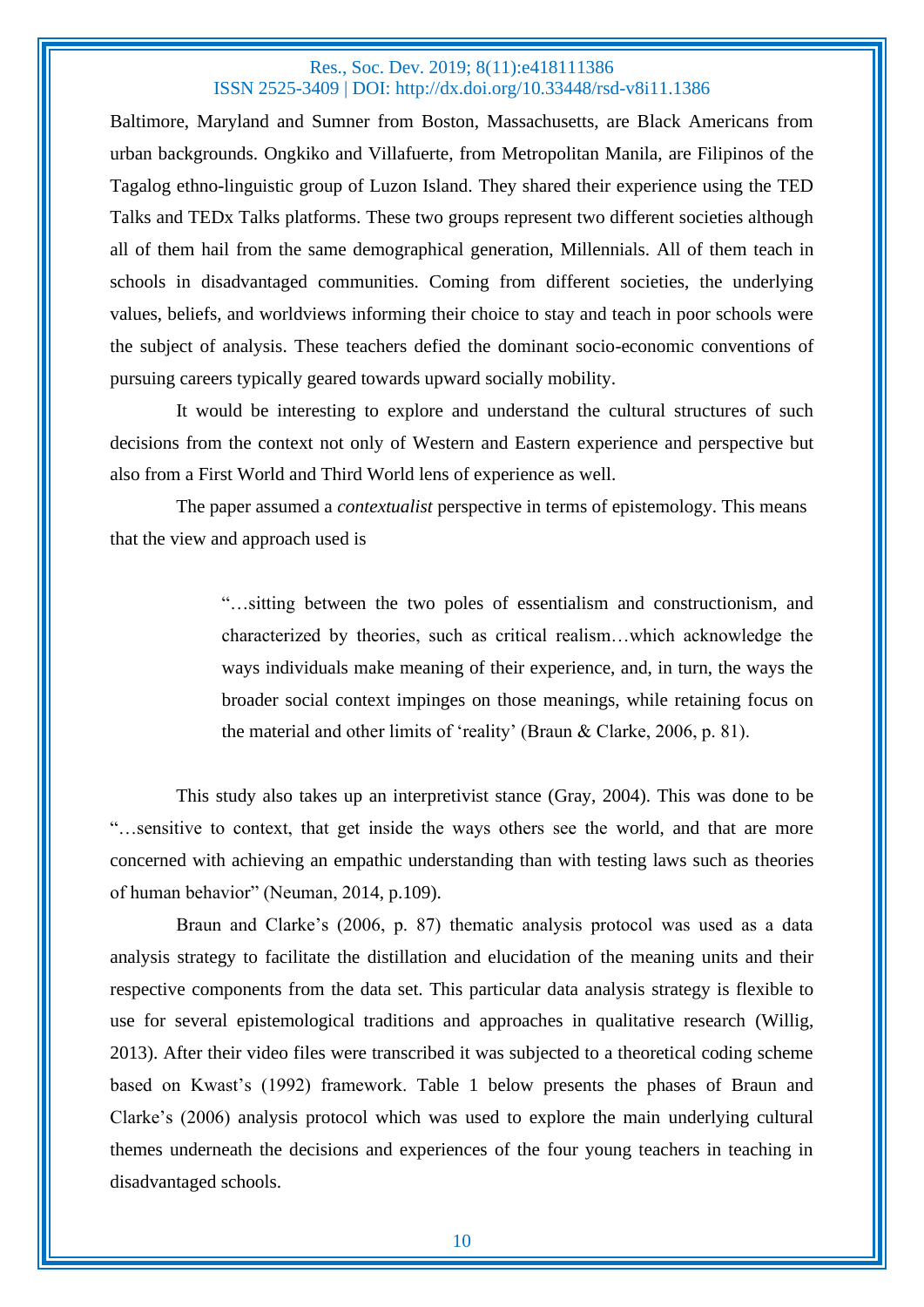Table 1

Phases of thematic analysis adapted from Braun and Clarke (2006, p. 87).

| Phase |                           | Description of the Process                                        |
|-------|---------------------------|-------------------------------------------------------------------|
|       | 1. Familiarizing yourself | Transcribing data (if necessary), reading and re-reading the      |
|       | with the data             | data, noting down initial ideas.                                  |
| 2.    | Generating initial codes  | Coding interesting features of the data in a systematic fashion   |
|       |                           | across the entire data set, collating data relevant to each code. |
| 3.    | Searching for themes      | Collating codes into potential themes, gathering all data         |
|       |                           | relevant to each potential theme.                                 |
| 4.    | Reviewing the themes      | Checking if the themes work in relation to the coded extracts     |
|       |                           | (Level 1) and the entire data set (Level 2), generating a         |
|       |                           | thematic 'map' of the analysis.                                   |
| 5.    | Defining and naming       | Ongoing analysis to refine the specifics of each theme, and       |
|       | the themes                | the overall story the analysis tells, generating cl ear           |
|       |                           | definitions and names for each theme.                             |
| 6.    | Producing the report.     | The final opportunity for analysis. Selection of vivid,           |
|       |                           | compelling extract examples, final analysis of selected           |
|       |                           | extracts, relating back of the analysis to the research question  |
|       |                           | and literature, producing a scholarly report of the analysis.     |
|       |                           |                                                                   |

However, as a caveat, this paper could not claim to have the same depth and detailed insight as that of a full ethnography would be able to generate. The main data units used for analysis are the speeches of the teachers. Taking a cue from Goodenough (2003), this paper admits that it would take much more than an analysis of the speeches to have a convincing account of the cultural complexities where these teachers find themselves in thought and action.

This paper also assumes that being part of a group for a considerable amount of time, and consciously choosing to be part of it, enables one to possess a set of "…attitudes that inhibit impulses, establish shared meanings and goals" (Goodenough in Wren, 2012, p. 73) that would enable to thrive within that society, the teachers, though speaking for themselves, are nevertheless viable sources of cultural insights.

In addition, as Goodenough (2003) explained, "As long as the variation in their individual knowledge and understandings does not interfere with their ability to interact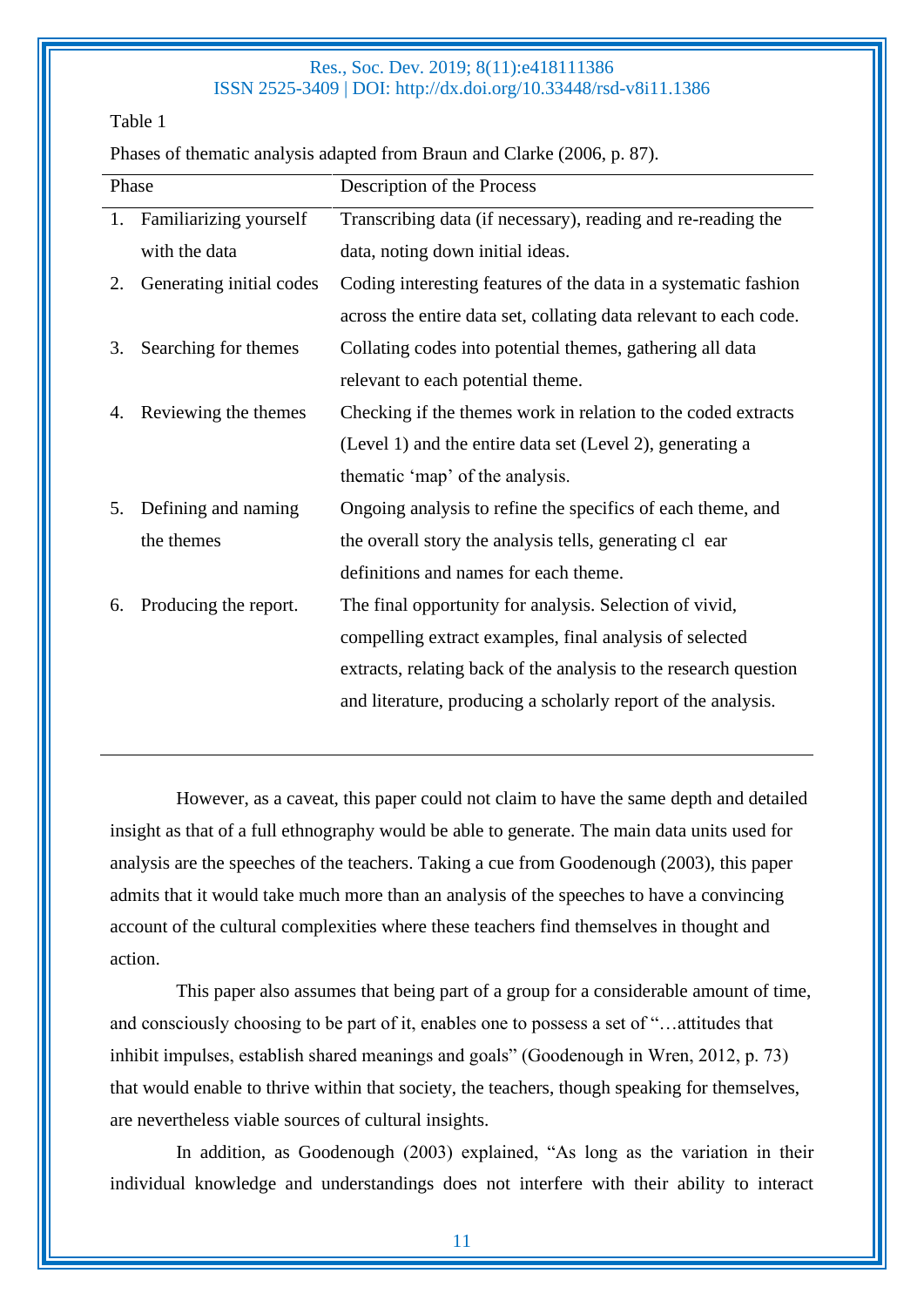readily with one another, they have the sense that they share their knowledge and understandings and therefore have a common culture" (p.6).

The subsequent section of the paper that presents the results and discussions, is consistent with the notions and assertions by Goodenough (2003) on the nature of culture as the structures that ultimately provide a sense of meaning to the everyday experiences and decisions of people who live, participate, and thrive in it. Also, these discussions portray a contextualist reality where the one's personal experience and construction of a social phenomenon is also tempered by the external realities and pre-existing meanings that have shaped both individual and collective worldviews.

### **Results and Discussions**

The subsequent section presents and discusses the values, beliefs, and worldviews that underlie the decisions of American and Filipino millennial teachers to teach and stay in disadvantaged schools.

A cursory reading of the details on their talks on the websites featuring their respective video files and their very own narratives, seem to be consistent with the counterculture notion discussed in the theoretical framework section of this paper. They all went to good schools and could have opted for lucrative careers. Statements like this support this observation:

> During my first year as a public school teacher, ahhh, there are three reactions that I always get: surprise, amazement, dismay. It's like, 'What? Why are you teaching there?' 'Oh you come from a prestigious university but you're a public teacher? What a waste'. It's always that (Ongkiko, 2013).

The prevailing cultural scripts in their communities is that of upward social mobility through schooling. Public school teachers are at the bottom of the pecking order in the Philippine education bureaucracy and are saddled with heavy workload despite the relatively unattractive pay (Bautista et al., 2009). Teaching in the Philippines is considered to be a morally noble yet economically un-prestigious profession. They both defied this script.

Delfin Villafuerte (2015) also chose to teach in a public school located in a poor urban community. He finished an honors degree in mathematics and business and as class valedictorian in the same prestigious private university a few years after Sabrina Ongkiko.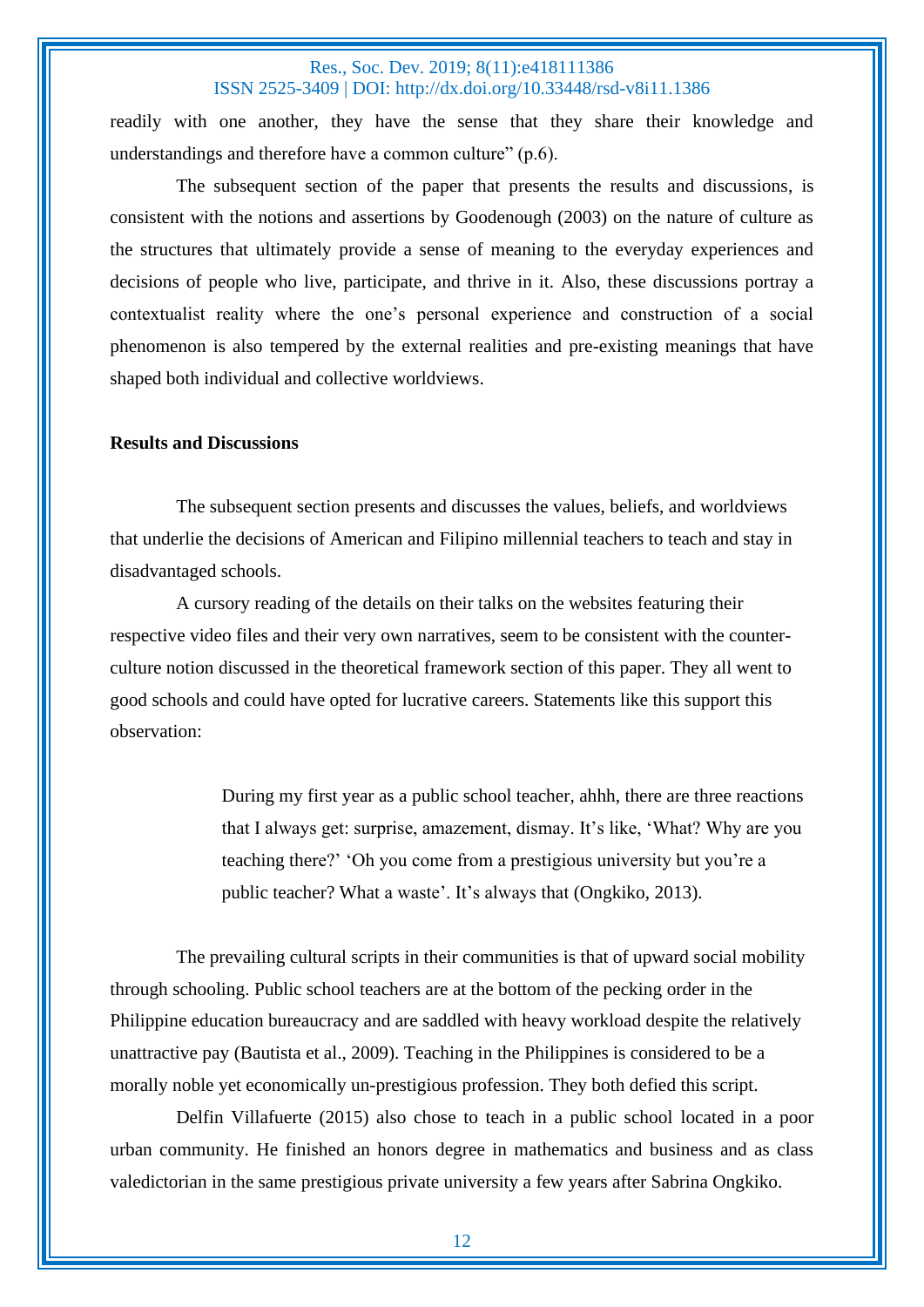In the Philippines, their private university is known as an elite higher education institution that admits well-off and intelligent students, although some disadvantaged students could enroll with the help of scholarships. Their university has a reputation of being a university for the rich. This reputation is further bolstered by having the country's important personalities in politics and business as some of their alumni. With their university's credentials, the general cultural script expected them to take up profitable careers or to have moved towards attaining higher degrees to even further their cultural and other capitals.

The same could equally be said of Elijah Miles (2014) and Kandice Sumner (2015). In the United States, higher education is typically seen as a pathway towards economic gains, and therefore, an upward route in terms of social mobility (Ballantine & Spade, 2011; Provenzo, 2002). The US also has a reputation for having an expensive price tag for higher education.

During and after the Reagan years, higher education has been gradually considered as a private good rather than as public good. This steadily pulled out public spending on higher education rendering it costlier. Thus, it would have generally been considered counterintuitive to "waste" such an investment by ending up not only in a relatively low paying job, but also in a school located in an area with high levels of poverty.

#### *Teachers' Values*

This section discusses the values of American and Filipino teachers based on the thematic analysis of their speeches. It is divided into two sections: *Equity and Justice* for the American teachers; and *Children and Community Welfare* for the Filipino teachers

*Equity and Justice.* An analysis of the transcript of the talks of the American teachers revealed that their statements are embedded with the values of justice, equity, equality, selfsacrifice, and courage. Both Miles' (2014) and Sumner's (2015) speeches speak of justice, equity, and equality but with slightly different manifestations.

Miles talks about how people in his neighborhood were keen on the prospect of a better life which lies beyond their city. The way Miles described his neighborhood painted a community that has been neglected and have been in a state of decay and degeneration. Indeed, there are sectors of urban spaces which have been ignored while others have been given priorities. He felt that his community deserved better and more than what it is getting now. He could not have been clearer when he declared,

> I was born and raised here in Baltimore city. The "city of no hope", is what I've always been told. Growing up, the people in my block would always say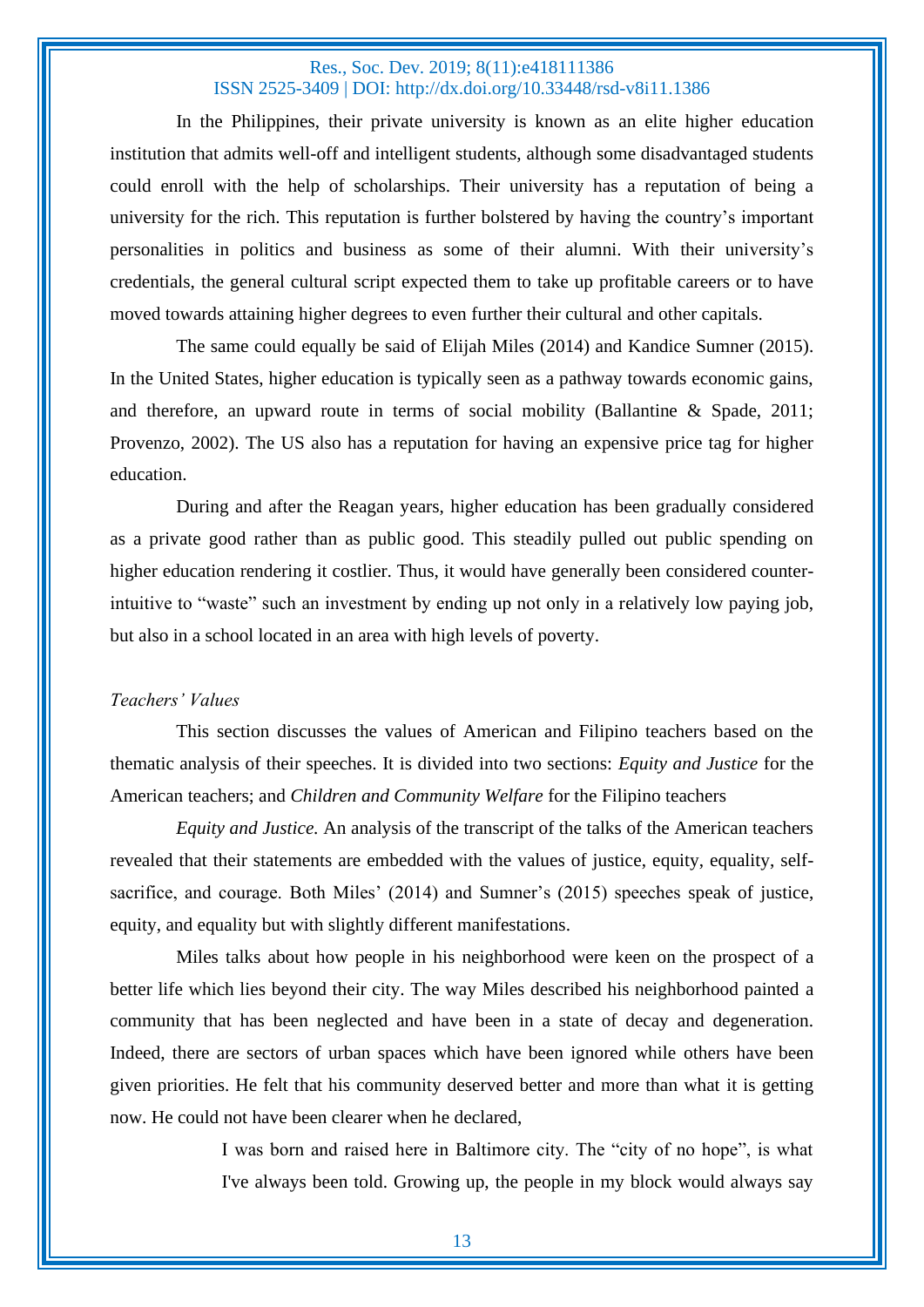"Elijah, that boy, he got potential. He's going to make it far away from Baltimore." My teachers would say that the reason we should get good grades and stay in school is so we can go to college, get a good job, and be able to lead a neighborhood. My friends, when they tell me about their goals, they would always say that "my goal is to, you know, work hard in school, go to a four-year college, get a good job, and be able to move my family out of this neighborhood." These goals, on the surface, seem harmless or wonderful. We think to ourselves, "Isn't that great? An ambitious kid, who is going to make something of himself no matter what." We love these rags to riches dreams. They seem like something straight off a movie. Kids walking around, thinking that success in their neighborhood is not compatible, thinking that success is literally whether or not they can leave the hood or not (Miles, 2014).

It was, however, in Sumner's (2015) account where more tangible images that illustrate the values of justice, equity, and equality were presented. She did not mince her words when she asserted that

> School funding should not be decided by property taxes or some funky economic equation where rich kids continue to benefit from state aid, while poor kids are continuously having food and resources taken from their mouths. Governors, senators, mayors, city council members -- if we're going to call public education public education, then it should be just that. Otherwise, we should call it what it really is: poverty insurance. "Public education: keeping poor kids poor since 1954." If we really, as a country, believe that education is the "great equalizer," then it should be just that: equal and equitable. Until then, there's no democracy in our democratic education (Sumner, 2015)

Sumner had her own share of audacity in forging on her teaching despite the resource constraints, and even going so far as sourcing materials for her students. In that she demonstrated courage. Her everyday work also showed the value of self-sacrifice for a cause bigger than herself. Miles also expressed this both through his narrative and challenge of staying in the community to help it grow, improve, and regenerate. He issued a simple yet profound message to illustrate self-sacrifice and courage: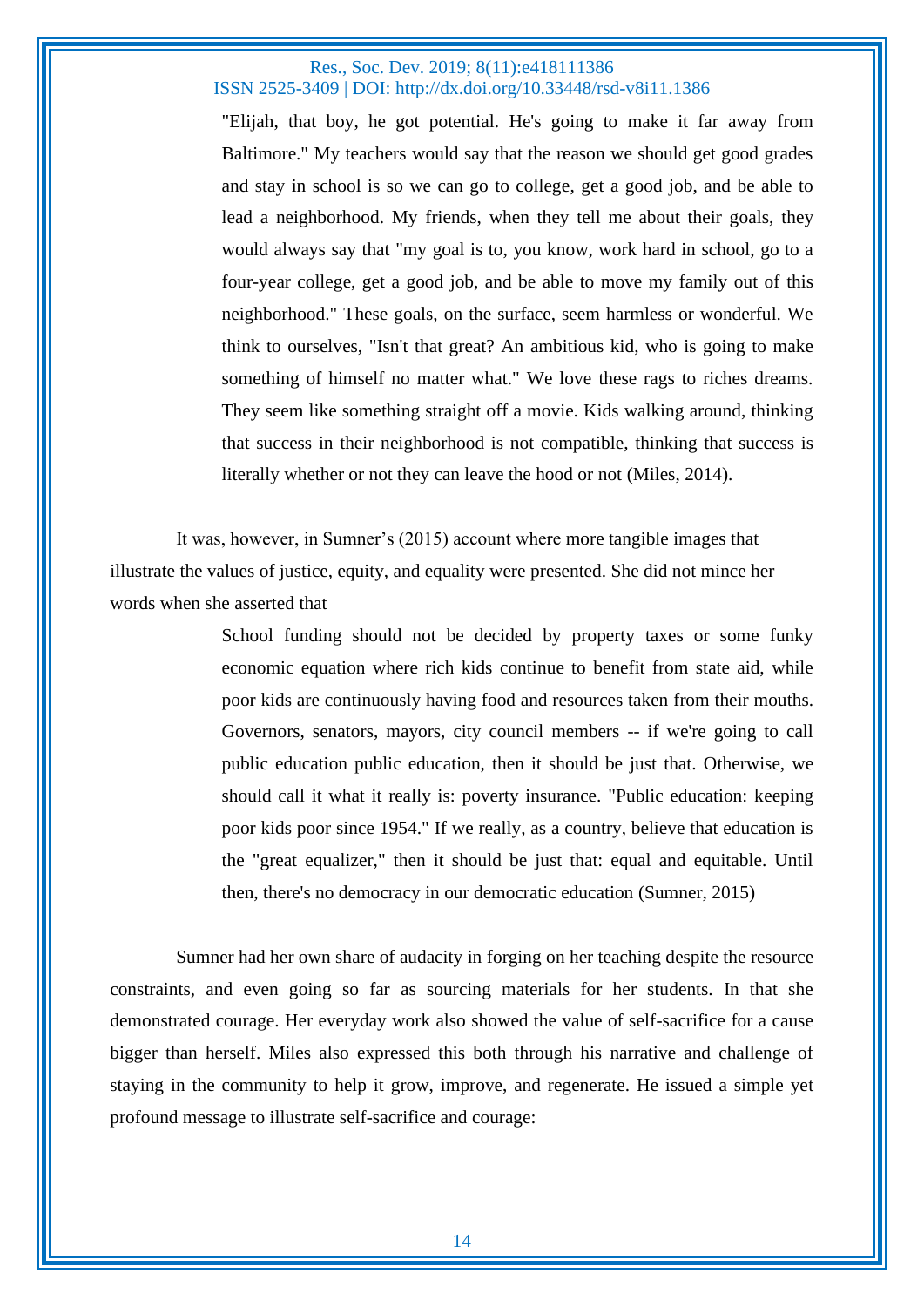You know before I made this TED talk, there was a bunch of people telling me "Dang, Elijah, you're making a TED talk. You're going big time, eh?!" But you got to understand I'm not about going big time. I'm not doing this for the sake of Elijah Miles and my future. I don't care if this takes me to the next level. It's not about me, it's bigger than me. I will live in Baltimore city, in the hood, for the rest of my life, until I can transform my hood back into a neighborhood. Working with them, fighting with them, struggling with them, because that is the only way we will make progress, and that's the only way we will make change (Miles, 2014),

*Children and Community Welfare.* Analysis of the transcripts of the talks of Filipino teachers seem to point towards the values of child-centeredness, sense of purpose in the community, idealism, effort, and efficacy. These values could also figure and were not entirely absent in Miles's (2014) and Sumner's (2015) talks but it is in the Filipino teachers' talks where they get a huge emphasis with detailed anecdotal recollections of succinct encounters with their learners. Both Ongkiko (2013) and Villafuerte's (2015) narratives heavily highlighted the centrality of children's welfare, on not giving up on them, and establishing close relationships with them as vital aspects of their decision to teach and stay in their respective schools. Ongkiko, for instance opened her talk with an emotional letter to elementary pupils. The following is an excerpt of that opening which illustrates how she puts premium on, for her, the most important people in the school – the students:

> You are smart…you can do it…you can do it…You can be whatever you want to be…doctor, engineer, lawyer, astronaut, hero. I will help you…As long as you help yourself. Hold on to your dreams. Don't give up. Don't let go. Don't slack. Dreaming doesn't start…reaching the dream when you're old. It starts now...it starts now. I have never known anyone who just woke up and became a doctor. You have to struggle for it. We have to struggle for it. Tomorrow may be uncertain but do your best today and we could get to where we want to go. Perhaps you are angry with your family or with the world. But please…even with just one year in my classroom, you have felt that there was a safe space for you to go to; that there is a person who cares for you, who could accept and love you. Don't grow up angry because believe me: though life may be hard and heavy it is still rich in love and it is made lighter with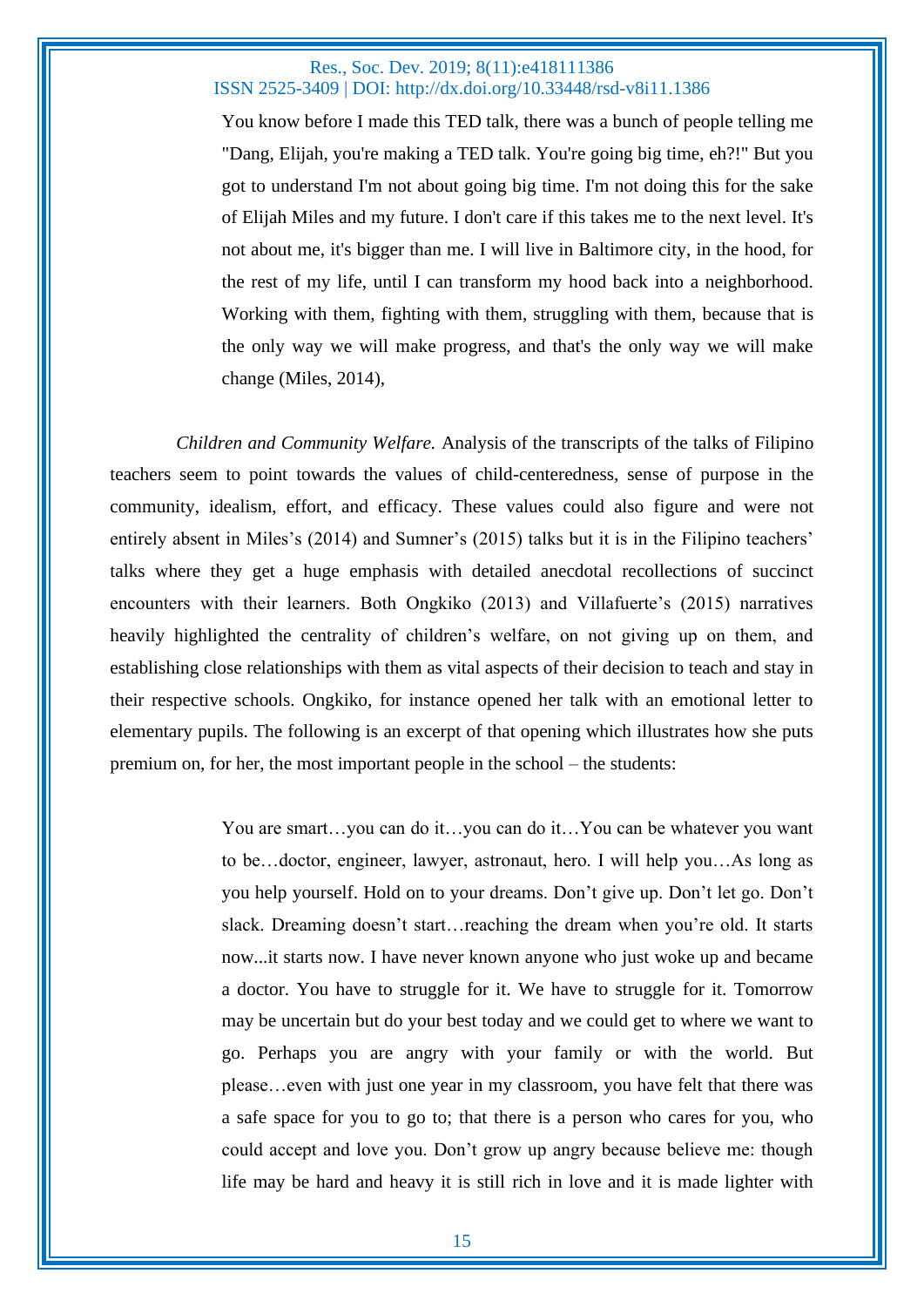hope. Thanks...thanks to that person who came into my life. Because...even if I am your teacher, I have learned so much from you. I did not just become a better teacher; I became a better person. You are the reason why I am here. You have meaning to my teaching. Thank you. (Ongkiko, 2013)

Villafuerte (2015), on his part also deployed an anecdote about one encounter with his learners and their dreams of one day being able to attend the same prestigious university where he got his degree. He shared an incident when he had a personal talk with one of his students who showed potential but was floundering academically. He wanted to convince his student that they are capable, that they are not dumb. He advised to his student:

> KC…listen to what I will say to you and don't ever forget what I will say to you…that you are a smart kid. Don't listen to other people when they say that you are not smart because you are smart. I believe in you, and you should also believe that you are a smart kid (Villafuerte, 2015)

A strong value for the community also resonated as a strong value among the Filipino teachers that runs along the emotional and personal dimensions. It is almost similar to that sense of community that Miles has when he talked about his hope for Baltimore. His, however, was mostly framed using the social justice gaze which would be clarified later in the portion of this paper that discusses the deeper cultural components. Ongkiko and Villafuerte expressed a strong affiliation to their respective school communities because of the people whom they teach and work with.

> I purposely wore our uniform. This is our national uniform in the Department of Education, and we wear this on Mondays. Because I want the image of a public school to be recognized. So, when you see someone in this uniform, greet them because they are most probably a public school teacher or someone working in the Department of Education (Ongkiko, 2013)

Ongkiko closely identified with the community that she has chosen and felt that she has, like the rest of her peers, have crucial tasks to fulfill. Lamenting the pervasive negative image of a public school teacher who are publicly thought of as inefficient and ineffective in their work, she narrated the experience of a fellow public school teacher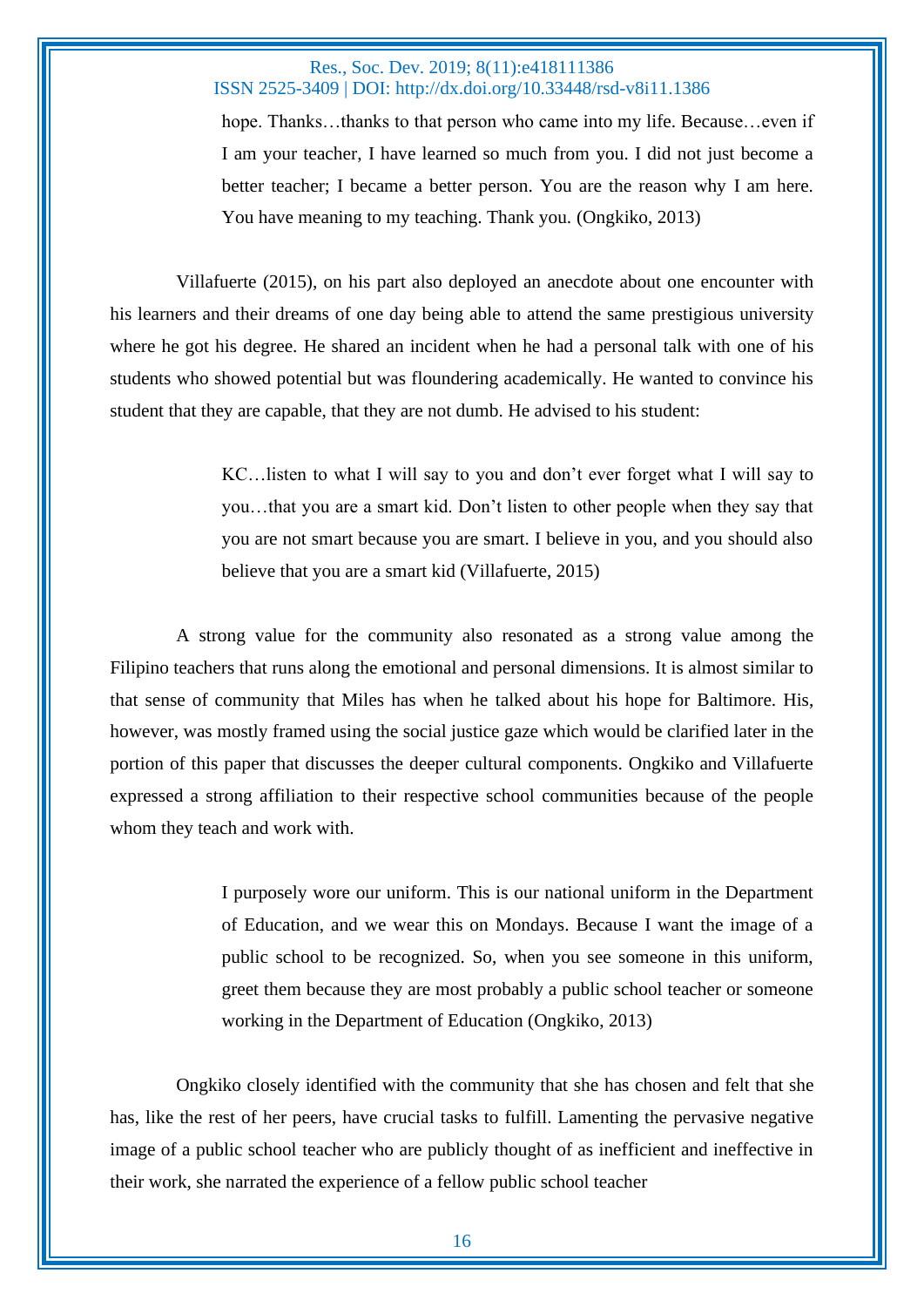But I hope…I hope, you also meet Mr. Edmund. He is here today. He has eighty students in Payatas B Elementary School. Even when it rains, he still continues to teach despite his wet socks and shoes because of a mini waterfall in his cramped classroom. And you know, even if he has so much to do, he still teaches out-of-school youths as part of the alternative learning system (Ongkiko, 2013)

Both Ongkiko and Villafuerte share that despite the many doubts and misgivings that people or even their families have about their career choice, they value their idealism. Their idealism is centered on the notion of the importance of their learners' welfare beyond anything else. Villafuerte emphasized on this when he recalled his first weeks as a teacher:

> I'm not even sure if after two years, will my students be better after. Then I realized that really one thing that matters is that we try…and that in trying we already succeed. So, try because you know that there are many things that need to be changed of what you have done about it. This my school, it's GES…GRES.. General Roxas Elementary School and we're five fellows in my school. And first week of class was pretty crazy. Just like in swimming, when you have to jump on the pool to learn how to swim. Teaching is the same thing. You don't sit down on the class and think about strategies of how to teach. You don't just sit in the class and plans. You have to jump on the classroom with sixty kids running around trying to kill each other and learn how to teach. And we were all sick to the point that some fellows were even brought to the hospital after the first week of class. And you realize that teaching is a job that is not just something that you can do if you just wanted to do (Villafuerte, 2015)

Across the two societies, there are some apparent similarities in terms of values, but their subtle differences could be noted based on the context of where and why these values are held in importance. Keith (2011), and Shiraev and Levy (2013) observed that that Western cultures tend to gravitate towards individualist values while Eastern cultures tend to be more collectivist. However, it could be observed that both societies share individualist and collectivist values. Both of these value systems also appear to converge on the plain of action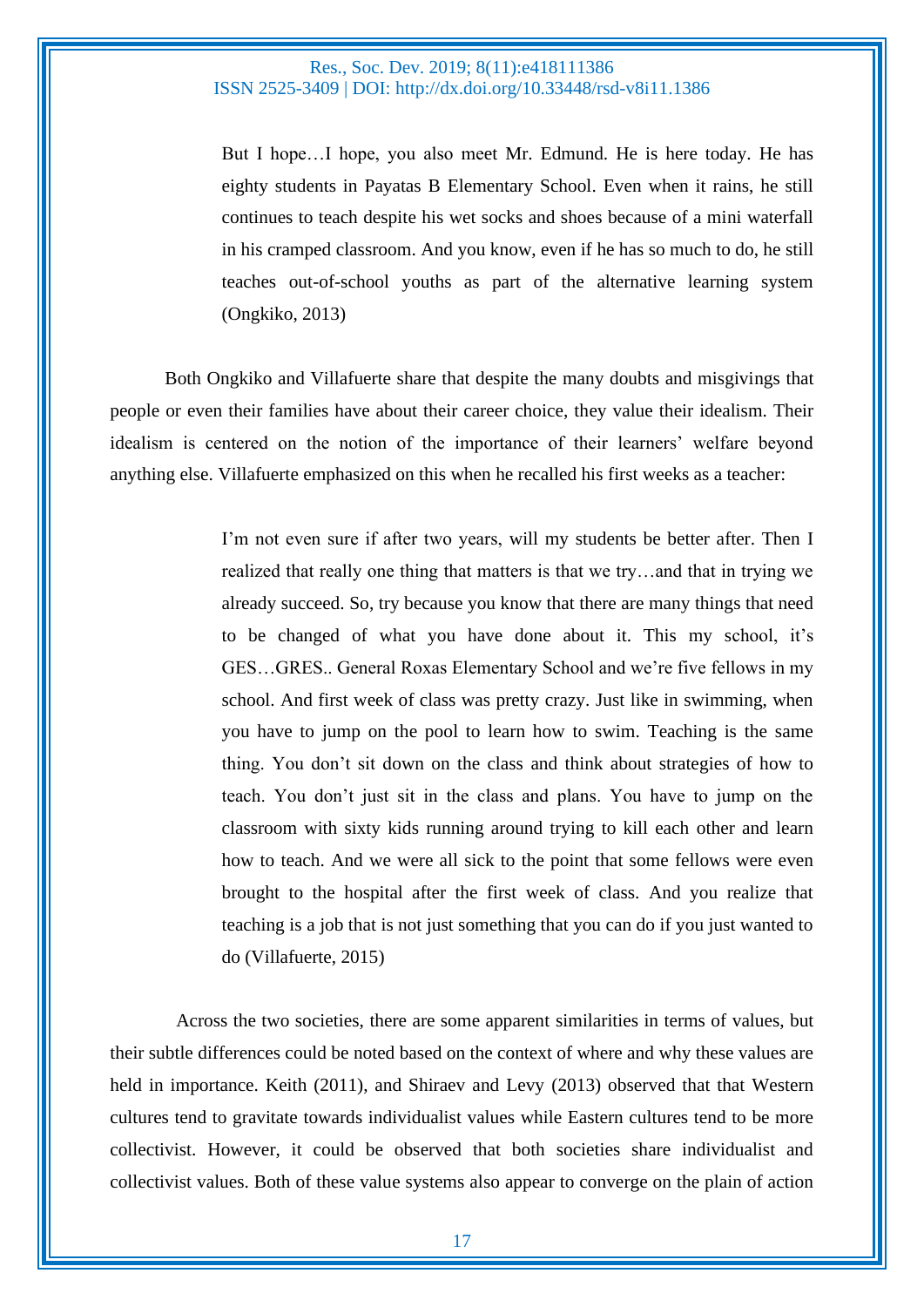or the importance of doing something. At this point, it might still be quite challenging to understand the elusive differences between these two sets until one has a substantial understanding of the subsequent levels towards the core of a cultural experience or phenomenon.

#### *Teachers' Beliefs*

This section discusses the beliefs of American and Filipino teachers based on the thematic analysis of their speeches. It is divided into two sections: *Socio-economic Opportunities* for the American teachers; and *Contribution and Highlighting the Positive* for the Filipino teachers.

*Socio-economic Opportunities and Attitude.* Miles' (2014) and Sumner's (2015) speeches revealed two main beliefs: (a) the potency of resource allocation and socioeconomic opportunities in bringing about quality results and dignity to students, teachers, schools, and community; and (b) how a change in attitudes and outlooks of people could create effective individual and collective actions towards a desired change. Their beliefs stem from their experiences and insights in living in disadvantaged communities. Their experiences, however, in better schools open their consciousness to the widespread inequity, inequality, and oppression that cuts across racial and income lines in many highly urbanized areas of the United States. Sociologists of education have pointed out that poor urban communities have often been left out in terms of resources and this exacerbates their already dismal condition (Ballantine & Spade, 2011).

In the case of Miles, this has brought about a particular belief system in his community that the best way to succeed is to escape the community and start a better life elsewhere. He was empathic on his belief of nurturing local heroes who would stay to revitalize the community when he declared:

> This is because our leaders of tomorrow don't want to stay here and make it better, instead, they are in a constant pursuit of this wonderful place that is not here. And when they are all gone, who have our kids left to look up to? No one. The absence of role models to point to is what leaves the city hopeless. Instead of raising kids in pursuit of a better future for themselves and their families, let's raise heroes, saviors even. But you can't raise a hero who fears its own environment. Heroes are courageous. You tell 'em "it's like this right now, little man. Sure, there is drugs, there is violence, sure there are gangs. But if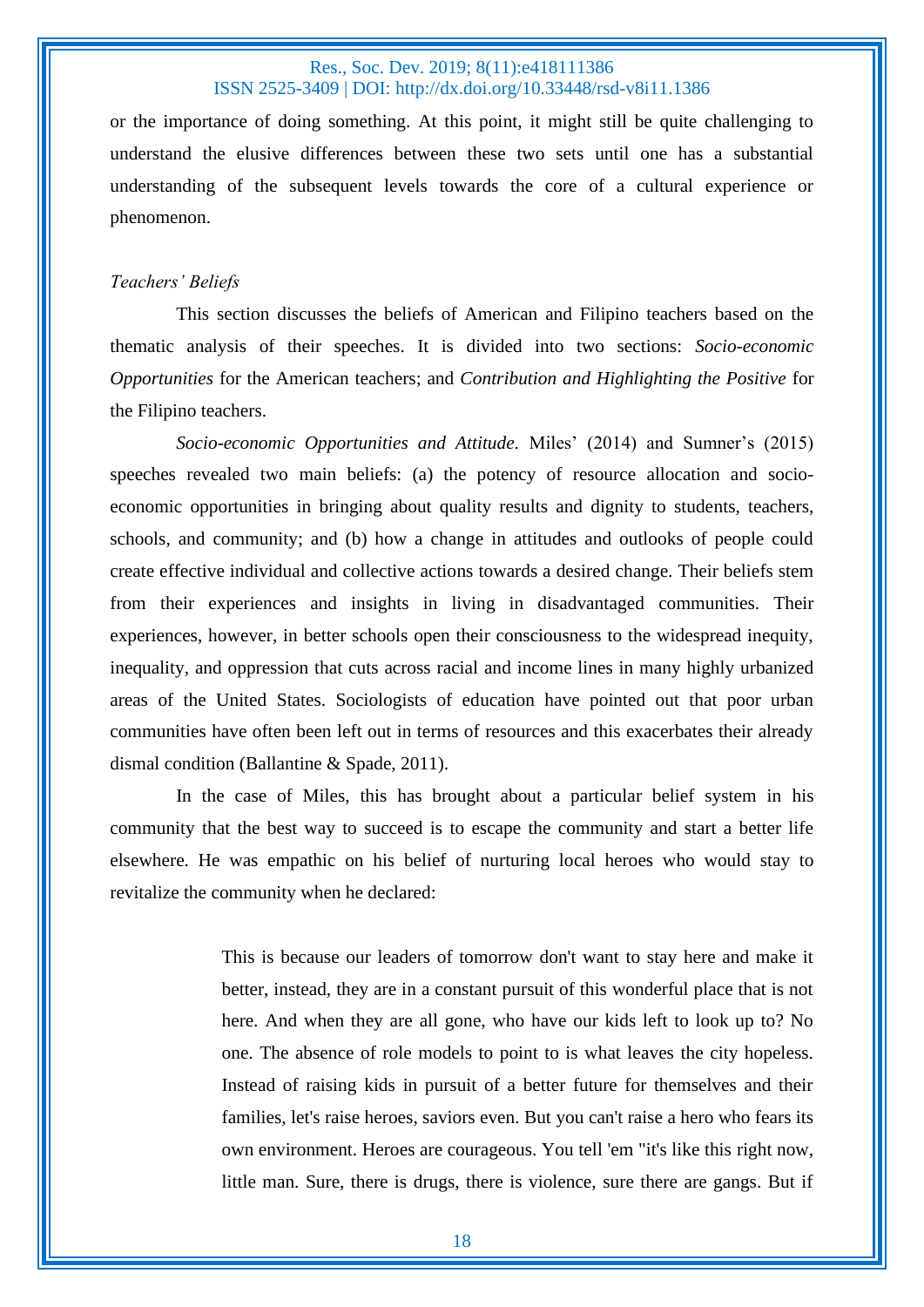you stay in school and you work hard, maybe you can come back and do something about this." (Miles, 2014)

Sumner's (2013) talk highlighted the disparity that some racial and economic sectors experience in terms of resources and opportunity and how this contributes to the aggravation of their already deplorable state. His belief is based on the institutional powers and the consequences of using those powers to either promote positive changes for everyone or to disparage some sectors. She asserted that,

> Institutionally speaking, our public school system has never done right by the black and brown child. We keep focusing on the end results or test results and getting frustrated. We get to a catastrophe and we wonder, "How did it get so bad? How did we get here?" Really? If you neglect a child long enough, you no longer have the right to be surprised when things don't turn out well (Sumner, 2013)

*Contribution and Highlighting the Positive*. On the other hand, Filipino teachers, Ongkiko (2013) and Villafuerte's (2015) believed that (a) making a sincere contribution of ones' competencies could lead to the attainment of community goals, and that (b) highlighting the positive aspects of the situation could boost collective image and morale. The Filipino teachers believe that there is something beyond the structural and institutional disadvantage of most urban public schools such as low resource allocations, meager space and facilities, and an overall sense of acquiescence to poverty. They still believe that with the right attitude, effort, and community movement, these places could still become places of development for teaching professionals who are committed to their practice and vocation, and of hope and refuge for the students in an otherwise harsh and unforgiving world of the city. Both teachers would employ anecdotes and reiterate them into cause-effect belief statements like in this excerpt

> 'I want to be a soldier. I want to be a ballerina. I want to be an engineer. I want to be a lawyer, I want to be a doctor.' Teacher, I want to be a McDonalds' delivery man. Then I thought to myself, 'I entered the public school system thinking I want my student dream bigger. I want to tell him that, 'Hey, you're dreaming wrong. There are bigger things out there.' When this kid told me that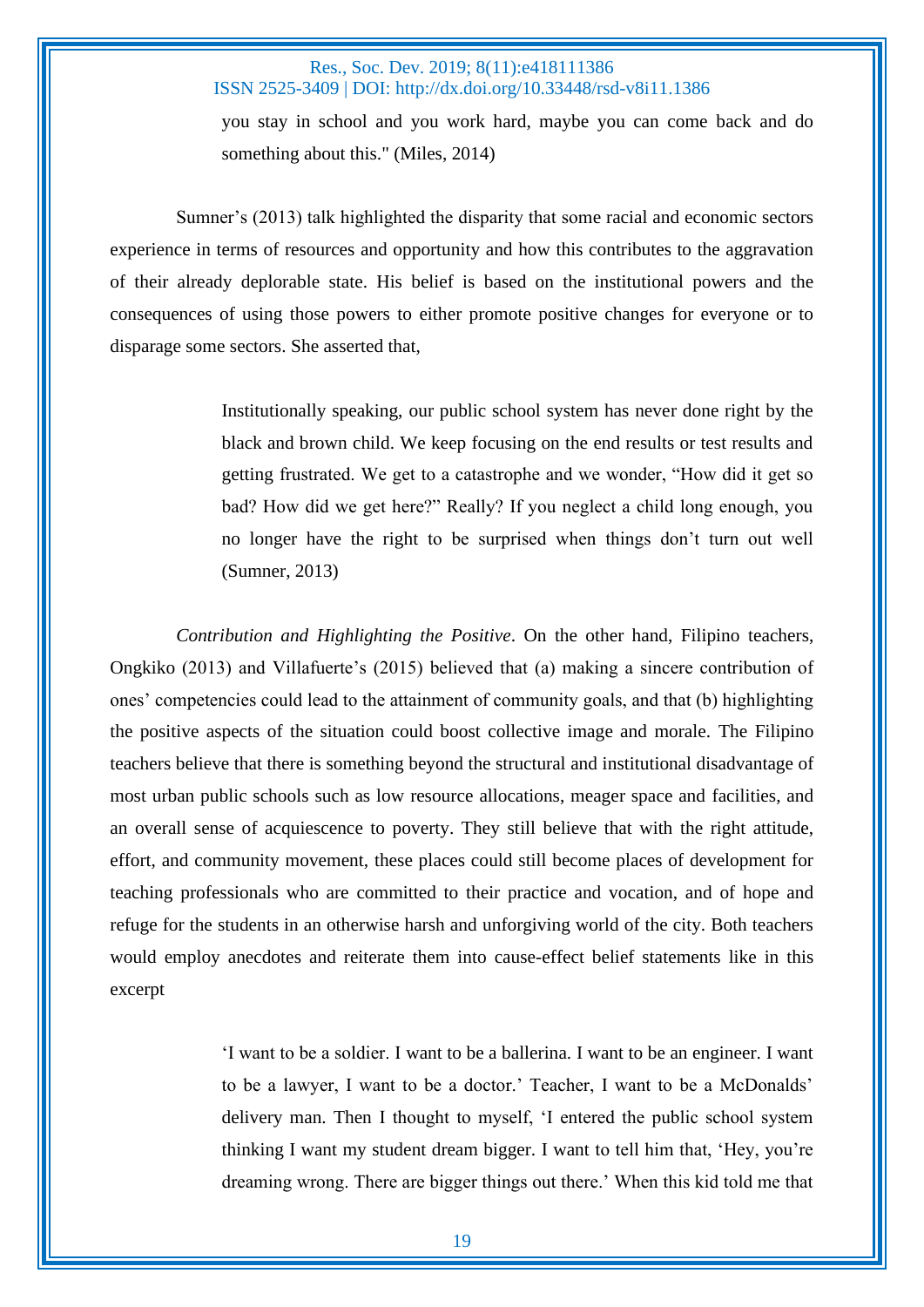I want to be a McDonalds' delivery man, I thought to myself, 'Maybe that is not my role as a teacher. Who am I to tell you that you are dreaming small? Who am I to tell that you are dreaming the wrong dreams?' I told him, "Then become a McDonalds' delivery man but I want you to be really good in being a McDonalds' delivery man, the kind that when I call McDonalds', I want you to do the delivery you are so good in what you do.' Our jobs as teachers is not to tell children to dream bigger really but to make this dream more real for them that they can do it. So, aspire…because we all have our own ambitions and we our own ambitions should fuel us to reach whatever we want to. Because ultimately, it is your idea, this dream that will change the world. And when you talk about the word 'change', what is there to change? (Villafuerte, 2015)

With this statement, he underscored a key truth that many teachers of his similar persuasion embrace as a guiding model of conduct with respect to the learners and the profession they have chosen to embrace. They saw their work primarily within the classroom and schools, and in the academic and personal success of their learners. Their speeches were riddled with truth statements that the use as explicit guides and even in these, the communal nature of their subscribed truths became more apparent. A belief system anchored on a strong sense of community towards reaching a goal and dispelling a negative image was illustrated in this sharing,

> Oftentimes, passionate teachers are those who work quietly and most of the images of the teachers that appear in the media and the stories that get passed a round are the unpleasant actions that we teachers do. And this does not help in our image…Take Ma'am Rodriguez, who would jokingly ask me, 'Oh, aren't you giving up yet? Because I am sure am ready to up!" But you still see her teaching non-readers every day until they learn to read. Some of my coteachers are here who should be recognized for their passion and dedication. What my friend and I did was to gather these quiet and passionate teachers and we formed a support group because we realized that we need each other's support; that if we want to continue changing our classrooms for our students, we need to help each other. We called it (Kape't Guro) "Coffee and Teacher" –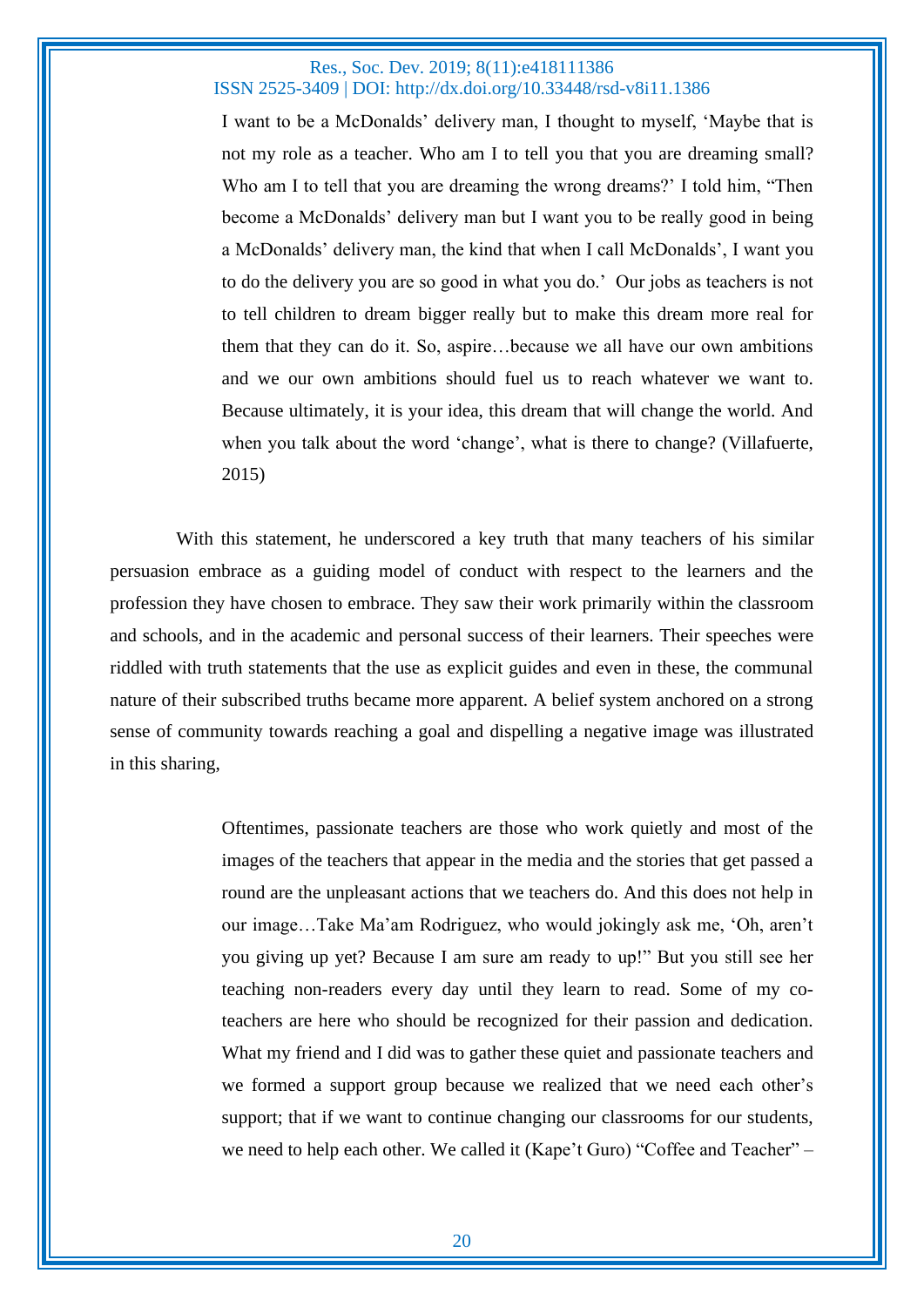coffee and teacher sessions but it is also (Kapit Guro) "Hold on Teacher" as a statement that we need to hold on to each other (Ongkiko, 2013).

The beliefs that Ongkiko (2013) and Villafuerte (2015) held works best within the context of an organization or group. Notice that these belief statements, although ultimately geared towards improving meaningful student learning actually calls upon a community effort towards this goal. Given the cumbersome bureaucratic culture and the myriad of problems that teachers, students, and schools face (Bautista, et al., 2009; Durban & Catalan, 2012), a support system of like-minded professionals would be welcome relief. Even when expressing a belief statement that could otherwise be seen as entirely individualist, Villafuerte (2015) still alluded to the communitarian rather than a segmented outlook. His elucidation on the competencies that he believes a teacher should possess manifested this:

> It's a vocation in a sense that there are three things you have to intersect. First is that, it has to be your skills. You have to be good at it. Second is that, it has to be a world need. Does the world need your job? And the third to the most important for me, it has to be something that you love. When you intersect these three things, you will find your vocation. Something that you're good at. Something the world needs. And something you love doing. So pursue something that you enjoy. Because really, you only have one life to live and don't waste your life by not doing something you enjoy (Villafuerte, 2015)

## *Teachers' Worldviews*

This section discusses the worldviews of American and Filipino teachers based on the thematic analysis of their speeches. It is divided into two sections: *Turning Ideas into Realities* for the American teachers; and *Finding the Self in Others* for the Filipino teachers. The subsequent discussions appear to support the prevailing notions of Western and Eastern thinking (Keith, 2011; Laungani, 2006; Shiraev & Levy, 2013).

*Turning Ideas into Reality.* At this point in the paper, the underlying cultural components are gradually starting to gain some notable distinctions in terms of their collectivist and individualist character. This becomes more pronounced in the analysis of the core cultural component; their worldviews. The American teachers paint a reality fraught with images and structures of injustice existing along racial and economic lines that need to be challenged and overturned. Miles (2014) alludes to the troubled neighborhood that that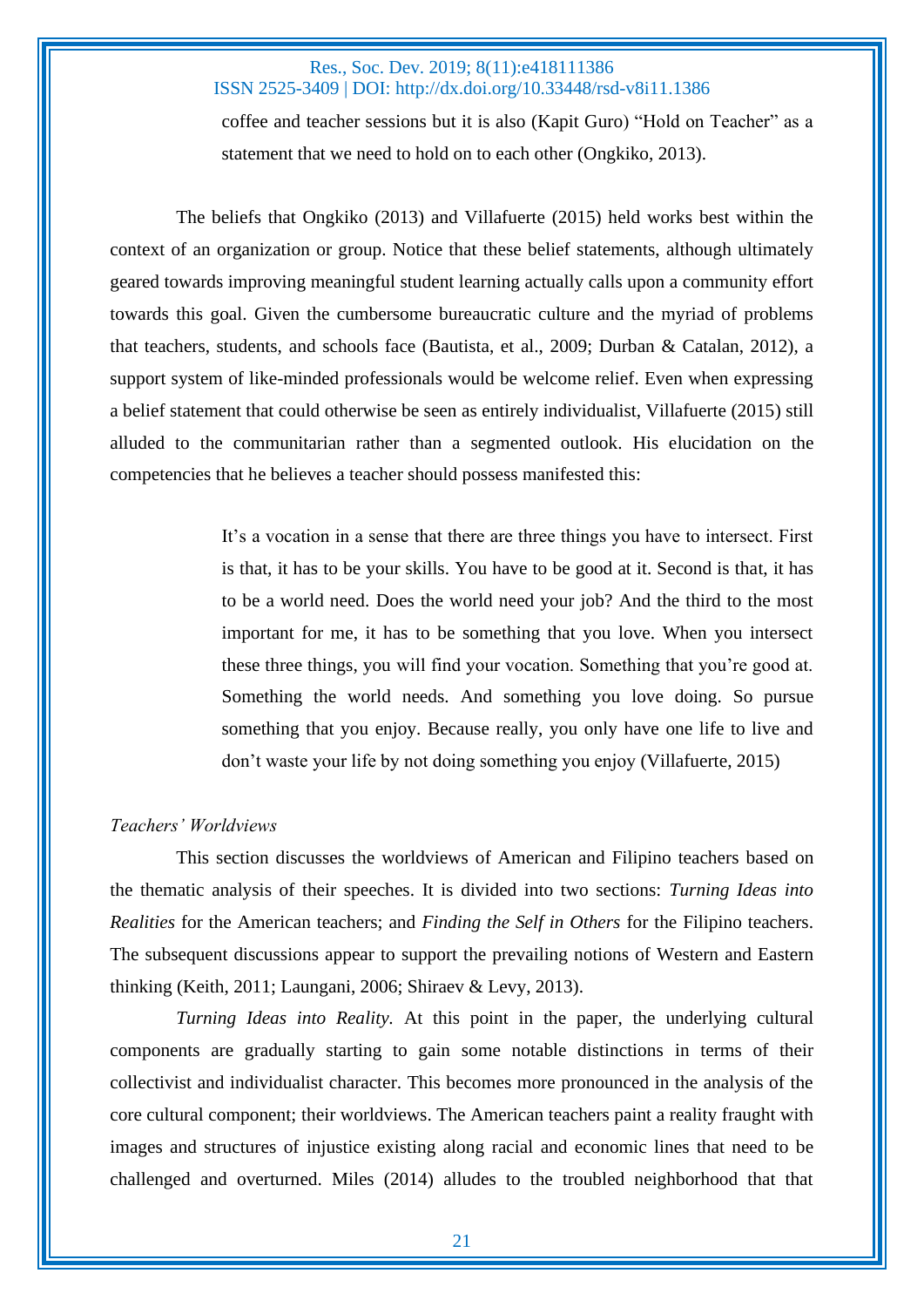created the option of flight rather than flight as the best way to avoid rather than solve what should have otherwise in the first place a common community problem. Educational scholars like Provenzo (2002), McLaren (2005), and Giroux (1997) suggested a Marxist reading on the realities of failing neighborhoods that thereafter produce failing schools.

The prevalent neoliberal culture of unbridled capitalism has created asymmetrical power and resource allocations in society where the politically and economically powerful could afford to isolate themselves from the conditions of the destitute majority and be oblivious of their plight (Gulson, 2009; Provenzo, 2002). Gentrification and its effects on educational policy and opportunities play are key elements in recognizing the structural and cultural scale of this complex issue (DeSena, 2006). Miles (2013) described and lamented on the injustice and apathy of his current underlying cultural reality when he unequivocally made this assertion for action to challenge the status quo:

> We can't raise our heroes to chase after these money, cars and dream homes, because we all know that materials don't bring true satisfaction and they surely don't bring change. We can't raise our heroes by telling them to work hard, so you don't end up like the man on the corner. We raise them by constantly telling them to work hard, stay in school, your community needs you. And when you come back, be able to offer opportunity, that might just take that brother off the corner. We need to begin to raise the Supermen and Wonder Women that these neighborhoods need. We say we want to raise the leaders of tomorrow, but we teach them to hate where they come from and work hard to get to some artificial Utopia. It seems to me like we're trying to bake a cake with the wrong ingredients (Miles, 2014)

Similarly, Sumner (2015) also subscribes to a very similar worldview and one that is borne out of her Black socio-historical legacy and her previous experience of being one of those "lucky ones" who got the rare chance of going to a quality school because of an affirmative action program that bused black students from poor urban neighborhoods of mostly black or immigrant background to predominantly white well-supported sub-urban schools. She presented her worldview of American public life and education as such:

> The public school system of this country was built, bought and paid for using commerce generated from the slave trade and slave labor. While African-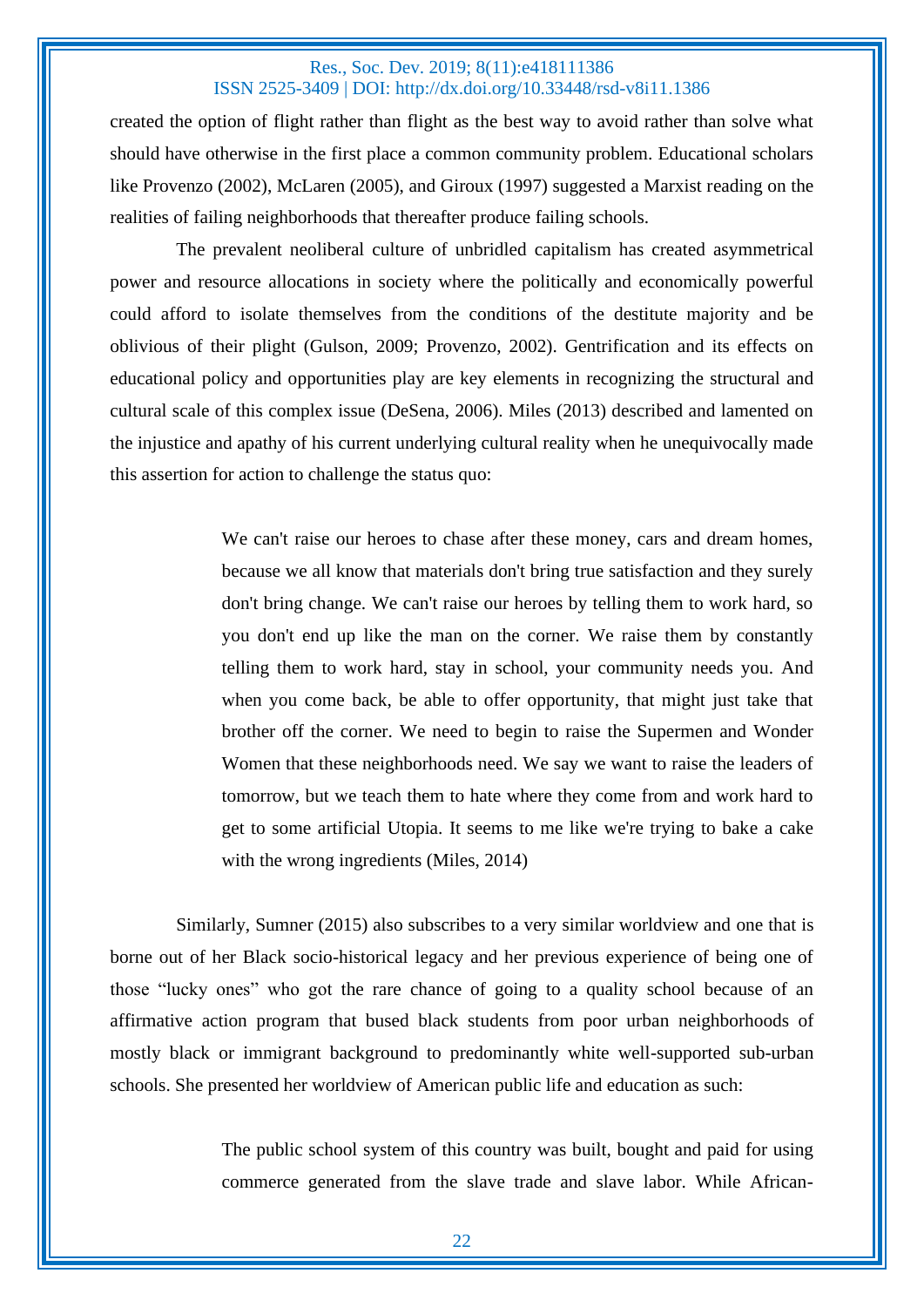Americans were enslaved and prohibited from schooling, their labor established the very institution from which they were excluded. Ever since then, every court case, educational policy, reform, has been an attempt to retrofit the design, rather than just stopping and acknowledging: we've had it all wrong from the beginning. (Sumner, 2013).

Both Miles and Sumner saw that their current socio-cultural reality is built to hyperseparate people and make it look normal when it is actually dehumanizing. They saw status quo marginalizing and disenfranchising people based on race and income. This same reality created an escapist and selfish attitude that gained some degree of regularity and acceptance among many who have grown frustrated with the system. They saw a reality that they need to change through sustained collective action. It was apparent, though, that in their talks, they espoused on what a person could do. Although they would analyze at socio-cultural structures, the challenges that their statements have are posed to the individual, and also alluding to what an individual can and could do in the face of such prevailing odds.

They were able to see a system that has disenfranchised people of color and the poor because their society was built on the vision and idea of reality that has been the foundation of American social life embedded in their *Declaration of Independence*; that all men are born free and equal. Their worldview is still much rooted from the classical worldview of the Age of Enlightenment, the same principles and assumptions that founded the early United States of America as a political nation and an *imagined community* (Anderson, 1983) and the subsequent thought movements that sprang out from it in a bid to co-construct and reconstruct what the "concept" of an American nation and society was about. This entails a more deliberate notion of how ideal notions and future desired realities could be reconciled.

*Finding the Self in Others.* The Filipino teachers' saw a dysfunctional status quo that has disadvantaged the marginalized a large sector of the population, especially the poor. Education in the Philippines did not have a satisfactory efficacy in contributing to poverty alleviation as only a small sector continues to reap its benefits (Maligalig  $\&$  Albert, 2008). Both teachers, however, believe that all is not yet lost as long as there are people who tirelessly and unselfishly work hard to still make it work. The system may be inefficient, but it is not yet beyond repair and definitely worth saving for the sake of the poor children and families whose hopes are at stake. Their sense of reality is built on the hopes of the people in their community. They also saw their active and willing participation in the education of the children from underprivileged backgrounds as a vote of confidence on the capacity of the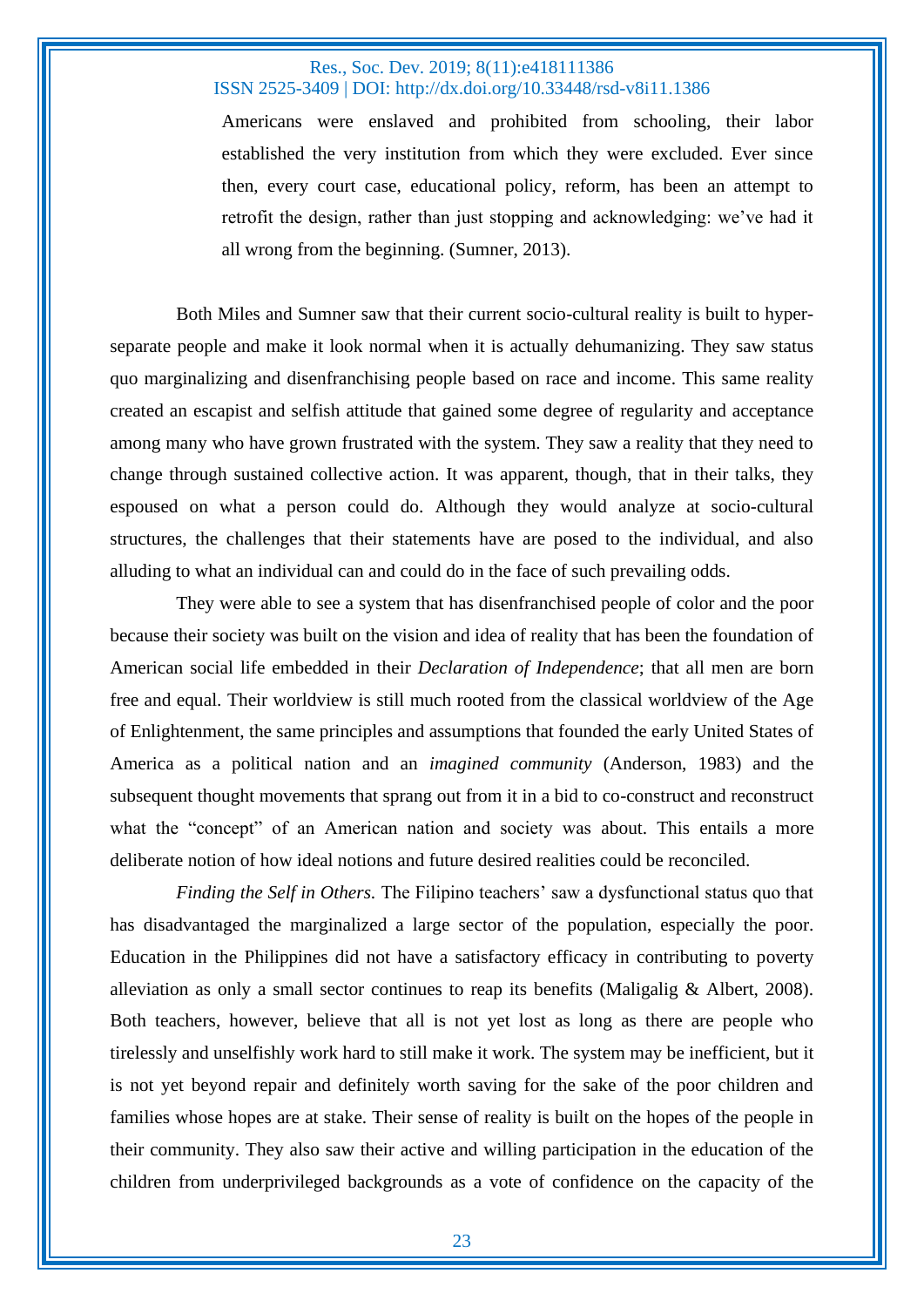system to reform itself and as a proof that they are still hopeful that it would eventually improve and finally deliver on its promises. They were also able to use more tangible metaphors to justify the worldview they held whilst remaining and teaching in disadvantaged schools. Ongkiko's (2013) recollection of a time when she brought one of her public school students to the university where she obtained her bachelor's degree provides a rich and poignant expression of this hopeful worldview:

> When I first brought him here in this university, he saw the vast field, the Bellarmine Field. There's no field in Culiat. So, Darwin ran, round and round the field. Panting and sweating, he came to me and said, "Ma'am, I will study here." Do you know where he is now? He is already in second year high school student at the Ateneo High School, and also an honor student. The first student from Culiat Elementary School admitted to Ateneo High School. I told my father, "Dad, that's your return of investment". (Audience clapping hands.) Dad (She locks sights with her father seated with the rest of the audience.). Someone like Darwin is rare in the life of a teacher. But our dream and I know this is also Darwin's dream is this: that it won't be long that our public schools would be as wonderful as the private schools. It would be a time when someone like Darwin need not dream to study at the Ateneo because our public schools would be as esteemed as Ateneo. It may take long for that to happen but as a teacher, I could see that gradual change is possible; through the simple changes of perspective that I have for my students (Ongkiko, 2013)

Ongkiko used "return of investment" as a metaphor to describe not only her father's investment in her education in fruition but also her vote of confidence in the system to produce even just small yet desirable changes despite the odds. For her, the current reality may be dismal, but to give her best would be worth it. Her views pointed towards a collectivist worldview. In connection, her fellow Ateneo alumni, Villafuerte (2015) used a metaphor close to his mathematics background to illustrate his faith in and willingness to sacrifice to improve the state of the current dysfunctional and deficient reality he has chosen to embrace. Again, these illustrations hint of a collectivistic worldview. Drawing from his Mathematics undergraduate background, he used  $f(x)$  or function as a metaphor. He explained this metaphor after launching into an almost similar deployment of emotion-inducing anecdote about one of his students: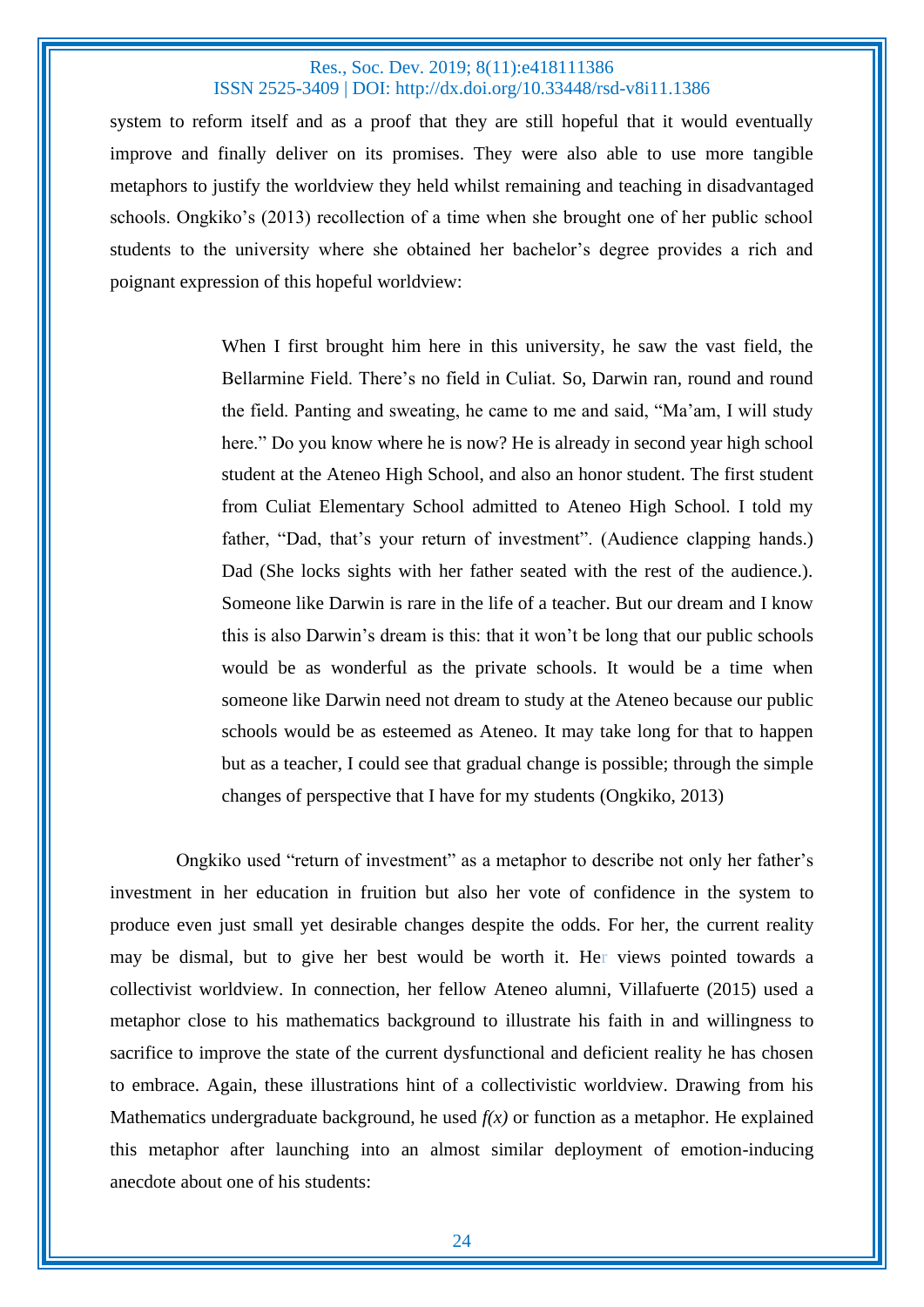And if you think KC's story is very inspiring, wait until you hear the stories of all the other fellows and of the other hundreds of thousands of public school teachers in this country. So hope. Because now is the best time to be a Filipino. And in everything we do for our country is worth it. In Math, we often talk about f of (x). What a damper, right? And we were very, very obsessed with finding that (x). What is the (x) that would give me that answer. When you think about it, the word 'function' makes sense. What (x) will make us function? And if we try to find that answer, we will actually not end up with an answer. But we actually end up with another question, 'Why?' (Audience clapping.) Thank you. Why? Why do we do things? If you ask me two years ago, why do I teach for the Philippines, I'd say, I teach because I love my country. But if you ask me again now, why I teach in the Philippines, I teach because of students like KC. I found my f of  $(x)$ . And that  $(x)$  was to teach. And hopefully before I end, I want all of you to teach as well. Not necessarily join the public school system although that it be great, and you can apply. But to teach in the sense that…you will also try, enjoy, aspire, choose and hope for the Philippines. Because you only have a one beautiful country to love. So, let us all teach for the Philippines (Villafuerte, 2015)

Both Filipino teachers see an enormous, cumbersome, confusing, and at times, frustrating machinery of Philippine public education. They find their individual purpose with reference to their identification with the group. German-born cultural psychologist, Katrin de Guia (2005) called this generally Eastern, and particularly Filipino notion of worldview as *kapwa*. This entails finding oneself – meaning, purpose, structure, essence – through living and growing with others. Reality is built by finding ones' notion of the self by living, working, struggling, hoping, and overcoming in the company of others. This entails a more spiritual and emotive perspective of reality and making sense of it.

*Why did these cultural elements emergence among the Millennials and the younger generations?* Even if they all made the same decisions to teach and stay in disadvantaged schools, in disadvantaged communities, there are underlying cultural elements beneath that. Arnett (2005) argued that as the world becomes more and more wrapped up by the culture and manifestations of globalization and its neoliberal hegemonic influence on consumption and lifestyle, there are those who find meaning and purpose away from these. They are those who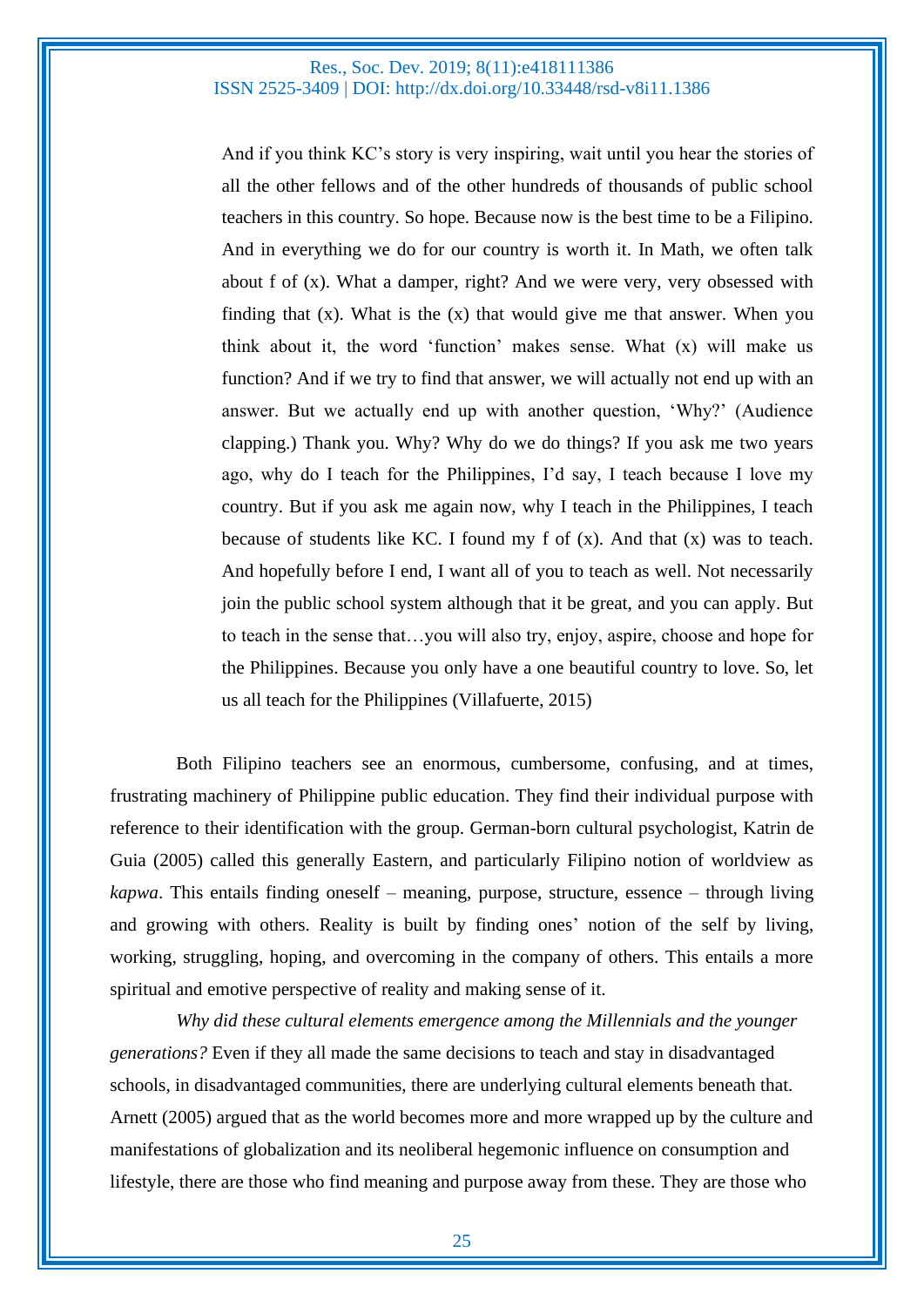embrace a *self-selected culture*. This runs counter to the generally expected cultural norms of globalization. He explained this phenomenon like so:

> However, this dire forecast is unlikely to come completely to pass, and not just because most youth are likely to develop a bicultural identity that includes a local identity alongside their global identity, as described above. The other way that cultural diversity will continue to exist is that some youth will choose to become part of a self-selected culture that provides more meaning and structure than the global culture. Most youth jump with enthusiasm onto the global bandwagon, but there will always be those who will seek deliberately to mark themselves off as different, as people who refuse to join the herd. Some do this by joining a self-selected culture of fellow dissenters (Arnett, 2005, p. 26).

Choosing to teach in a disadvantaged school when one could have chosen a more profitable career would indeed look counter-intuitive if not palpably ludicrous to societies that have embraced the culture of globalization and the consumerist mindset that comes with it. This decision could be seen as a counter-culture, and specifically, a self-selected culture, whose assumptions, truths, and centralities differ from the rest.

## **Conclusion**

This paper is a modest exercise in illustrating that underneath the seemingly similar cultural practices such as counter-culture decisions of these young teachers to teach in disadvantaged schools, lie the fundamental cultural differences consisting of rich latent networks and motivations unique to the society and context where they thrive.

The American and Filipino teachers who chose to teach and remain teaching in disadvantaged schools made their respective decisions, but their decisions were informed by values, beliefs, and worldviews unique and familiar to their respective cultural circumstances. Indeed, cultures and contexts matter, as both active causes and spaces for the drama of culture to play up and its layers to unravel.

These latent assumptions inform how cultural scripts are either fulfilled, challenged, or gradually mutated. Thus, it appears that young American teachers' counter-cultures are founded, organized by ideas and the reconciliation of current realities with an imagined ideal.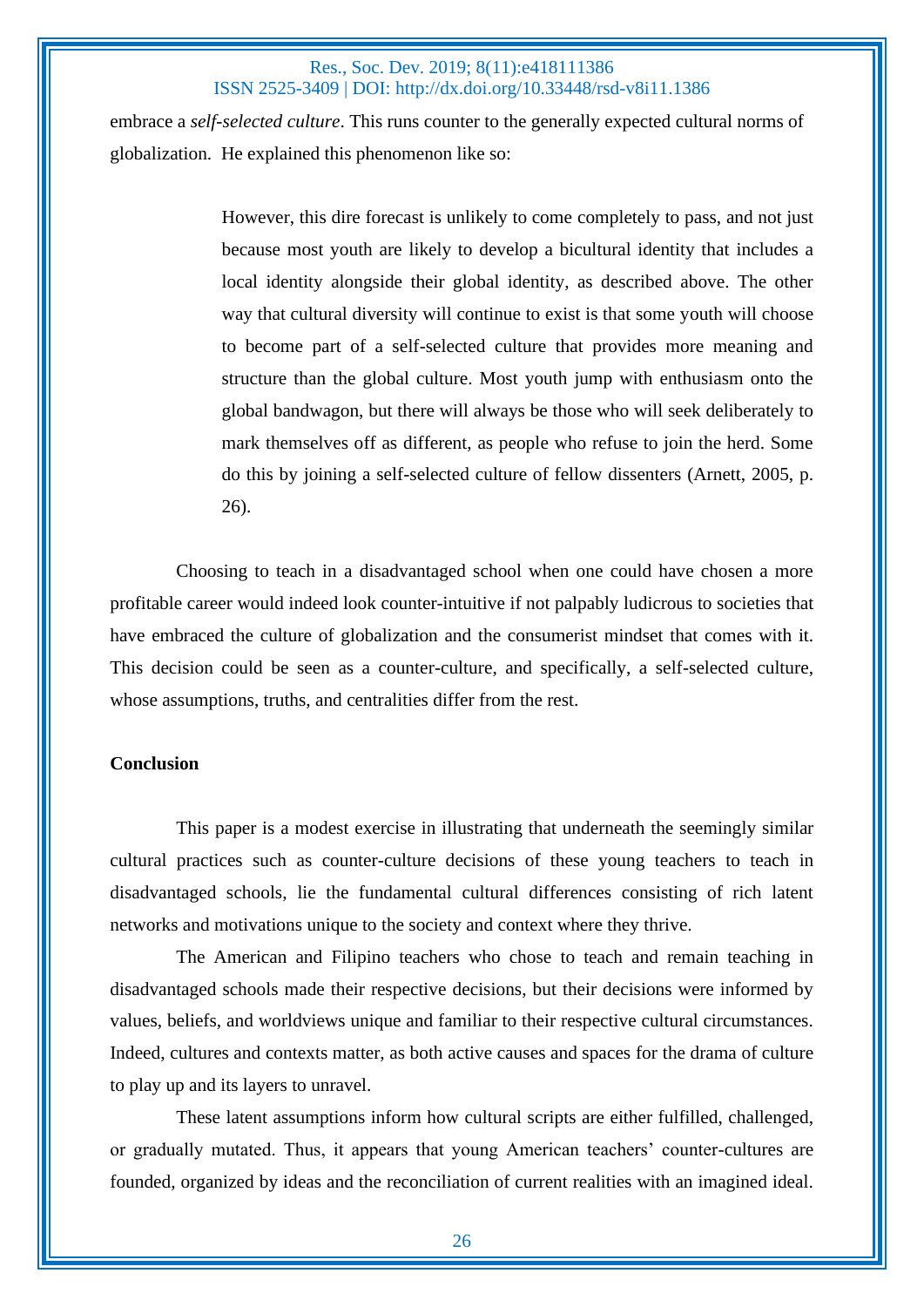The young Filipinos, on the other hand, engaged in counter-culture actions based on group reference identity and a cosmological search for personal meaning. Thus, when people make decisions, there is a need to look deeper into the underlying structures, not only for clarity and accuracy, but more importantly to recognize the rich diversity of human insights and constructions.

Since the aim of these studies is to inform teacher training programs and make them more responsive to the context of their pre-service teachers, it is hoped that the insights from this paper could be of use to teacher recruitment and training programs, particularly on having a more culturally-nuanced understanding of who chooses to become a teacher, and why they choose to be teachers and persist despite the odds. This grounded understanding is particularly useful in creating policies and programs that would encourage the "best and the brightest" students to pursue a career in teaching or in allied fields.

Future researchers could explore similarities and differences in the values, beliefs, worldviews of teachers coming from from different age groups, different ethnicities from the same country, and even the compare the same attributes across generations of teachers coming from the same traditions using the same framework used in this study. This could provide more cases where such comparisons could yield valuable insights into such complex and cultural nuances. Ultimately, such prospective studies, must like this current one, should also be able contribute to the growing challenge posed by the teacher education scholars writing from the context and experience of the "Global South" against the pervading hegemony of the Western discourse and constructions of contemporary education and school life.

### **References**

Abowitz, D. A. (2005). Social Mobility and the American Dream: What Do College Students Believe? *College Student Journal*, 39(4), 716–728. [http://search.ebscohost.com/login.aspx?direct=true&db=aph&AN=19705209&site=eds](http://search.ebscohost.com/login.aspx?direct=true&db=aph&AN=19705209&site=eds-live)[live](http://search.ebscohost.com/login.aspx?direct=true&db=aph&AN=19705209&site=eds-live)

Anderson, B. (1983). *Imagined communities: Reflections on the origin and spread of nationalism*. London: Verso.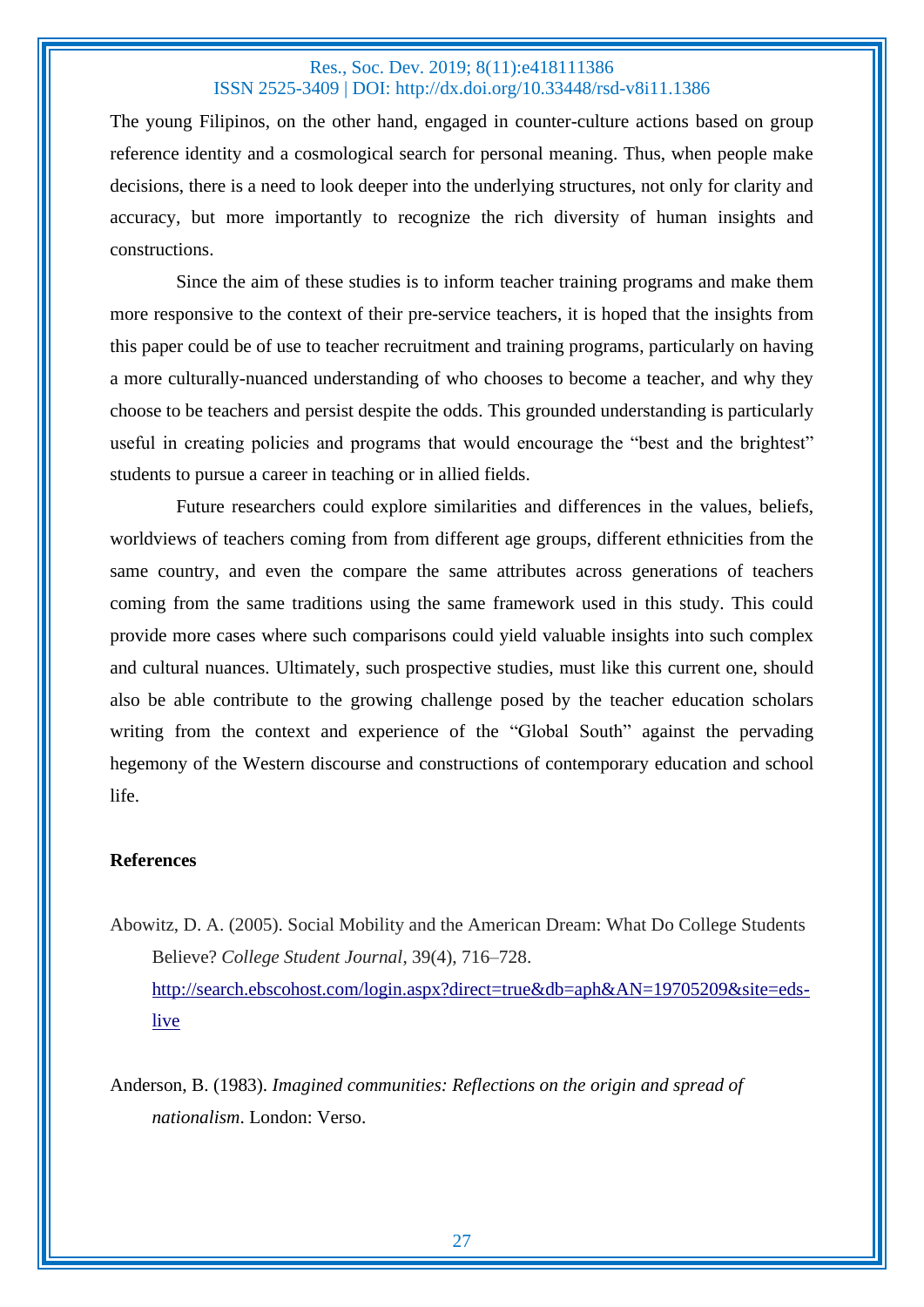- Arnett, J.J. (2005). Youth cultures and societies in transition: The challenges of growing up in a globalizing world. In Youth in transition: *The challenges of generational change in Asia*. Gale, F. & Fahey, S. (Eds.). Canberra: The Association of Asian Social Science Research Councils, pp. 22-35.
- Ballantine, J.H. & Spade, J.Z. (Eds.) (2011). *Schools and society: A sociological approach to education*. 4th ed. Thousand Oaks, CA: Sage.
- Banks, J. (2012). *Multicultural education, dimensions of*. In J. A. Banks (Ed.), Encyclopedia of diversity in education (Vol. 1, pp. 1539-1547). Thousand Oaks, CA: SAGE Publications, Inc. doi: 10.4135/9781452218533.n494
- Banks, J.A. & Banks, C.M. (Eds.) (2002). *Multicultural education: Issues and perspectives*. 4th ed. New York: John Wiley & Sons.
- Barker, C. (2004). Counterculture. In *The SAGE dictionary of cultural studies* (pp. 36-37). London: SAGE Publications Ltd. DOI: 10.4135/9781446221280.n45
- Bautista, M.C., Bernardo, A., & Ocampo, D. (2008). *When reforms don"t transform: Reflections on institutional reforms in the Department of Education*. HDN Discussion Paper Series, 2(2008/2009), 1 – 64. <https://pdfs.semanticscholar.org/0a40/4ae4f8ab16ecc5903c637c3528699afe2aab.pdf>
- Bennet, C.I. (2007). *Comprehensive multicultural education: Theory and practice*. 6th Ed. Boston, MA: Pearson-Allyn and Bacon.
- Bernardo, A.B.I. (2008). Social scientists and educationists: Bridging cultural divides. In *The paradox of Philippine education reform: Social science perspectives.* Bernardo, A.B.I. (Ed.). Quezon City: Philippine Social Science Council.
- Bolich, A. (2001). *Reduce your losses: Help new teachers become veteran teachers*. Atlanta, GA: Southern Regional Education Board. Available: [http://publications.sreb.org/2001/01S05\\_teacherattrition.pdf](http://publications.sreb.org/2001/01S05_teacherattrition.pdf)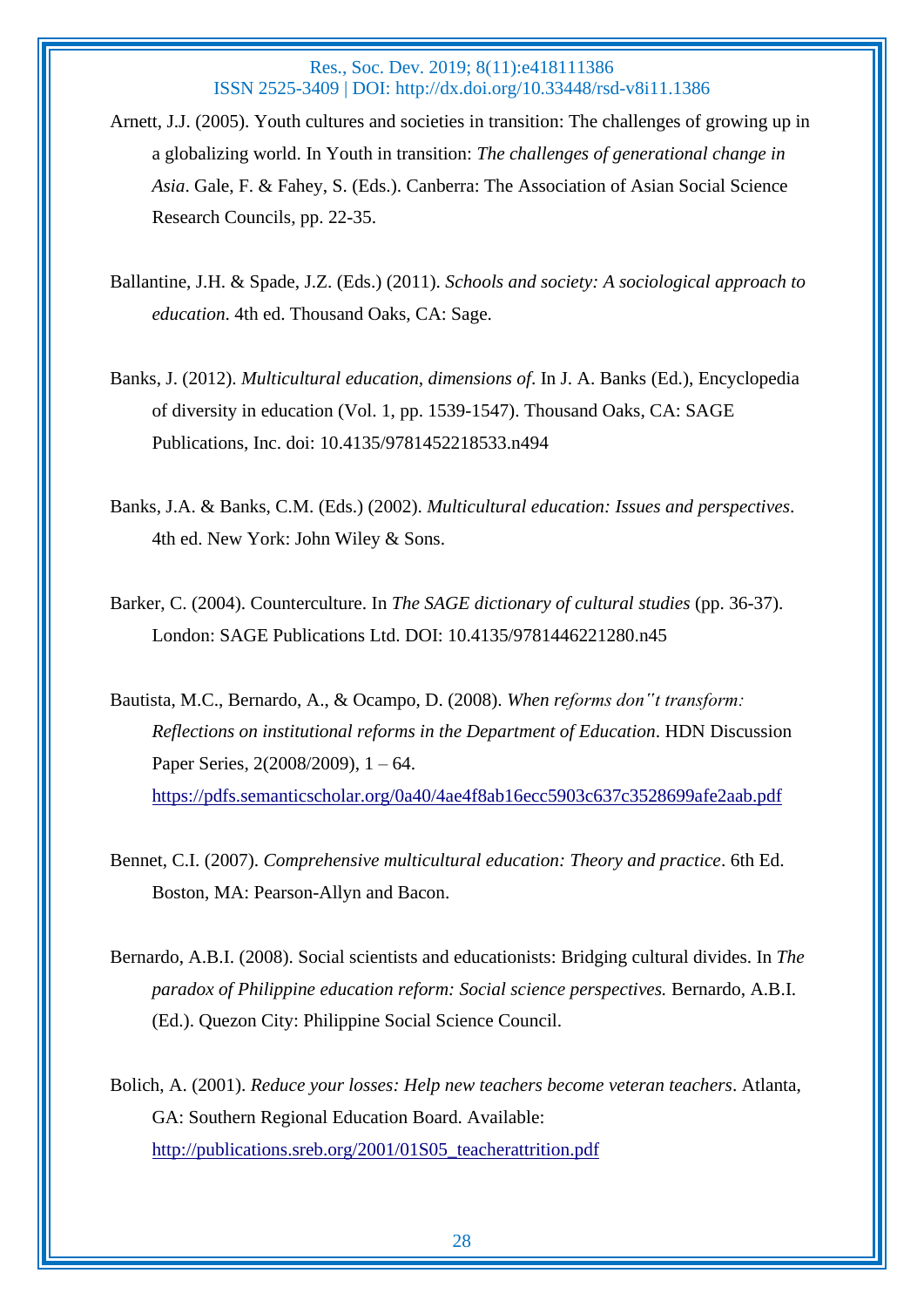Braun, V. & Clarke, V. (2006). Using thematic analysis in psychology. *Qualitative Research in Psychology*. 3: 77-101. DOI: [10.1191/1478088706qp063oa](https://doi.org/10.1191/1478088706qp063oa)

Coggshall, J.G., Behrstock-Sherrat, E., Drill, K. Menon, R. & Cushing, E. (2011). *Workplaces that support high-performing teaching and learning: Insights from Generation Y teachers*. Naperville, IL: American Institutes for Research. [https://www.air.org/sites/default/files/downloads/report/GenerationY\\_Workplaces\\_That](https://www.air.org/sites/default/files/downloads/report/GenerationY_Workplaces_That_Support_Teaching_and_Learning_0.pdf) [\\_Support\\_Teaching\\_and\\_Learning\\_0.pdf](https://www.air.org/sites/default/files/downloads/report/GenerationY_Workplaces_That_Support_Teaching_and_Learning_0.pdf)

Commission on Higher Education, Republic of the Philippines (2017). Higher education graduates by discipline group: AY 2006-2007 to 2016-2017. Retrieved from [http://ched.gov.ph/wp-content/uploads/2017/09/Higher-Education-Enrollment-by-](http://ched.gov.ph/wp-content/uploads/2017/09/Higher-Education-Enrollment-by-Discipline-Group.pdf)[Discipline-Group.pdf](http://ched.gov.ph/wp-content/uploads/2017/09/Higher-Education-Enrollment-by-Discipline-Group.pdf) .

- DeSena, J. N. (2006). "What's a Mother To Do?": Gentrification, School Selection, and the Consequences for Community Cohesion. *American Behavioral Scientist*, 50(2), 241– 257.<https://doi.org/10.1177/0002764206290639>
- De Guia, K. (2005). *Kapwa: the self in the other: worldviews and lifestyles of Filipino culture-bearers.* Pasig City: Anvil Publishing.
- Durban, J.M. & Catalan, R.D. (2012). Issues and concerns of Philippine education through the years. *Asian Journal of Social Sciences and Humanities*. 1(2): 61-69. [http://www.ajssh.leena-luna.co.jp/AJSSHPDFs/Vol.1%282%29/AJSSH2012%281.2-](http://www.ajssh.leena-luna.co.jp/AJSSHPDFs/Vol.1%282%29/AJSSH2012%281.2-08%29.pdf) [08%29.pdf](http://www.ajssh.leena-luna.co.jp/AJSSHPDFs/Vol.1%282%29/AJSSH2012%281.2-08%29.pdf)
- Escarlos, G. & Tan, D. (2017). Motives, attitudes, and performance, of teacher education students in Southern Bukidnon, Philippines. *International Journal of Scientific and Technological Research*. 6(10): 2—25. [http://www.ijstr.org/final](http://www.ijstr.org/final-print/oct2017/Motives-Attitudes-And-Performance-Of-Teacher-Education-Students-In-Southern.pdf)[print/oct2017/Motives-Attitudes-And-Performance-Of-Teacher-Education-Students-In-](http://www.ijstr.org/final-print/oct2017/Motives-Attitudes-And-Performance-Of-Teacher-Education-Students-In-Southern.pdf)[Southern.pdf](http://www.ijstr.org/final-print/oct2017/Motives-Attitudes-And-Performance-Of-Teacher-Education-Students-In-Southern.pdf)
- Gay, G. (2000). *Culturally responsive teaching: Theory, research, and practice*. New York: Teachers' College Press.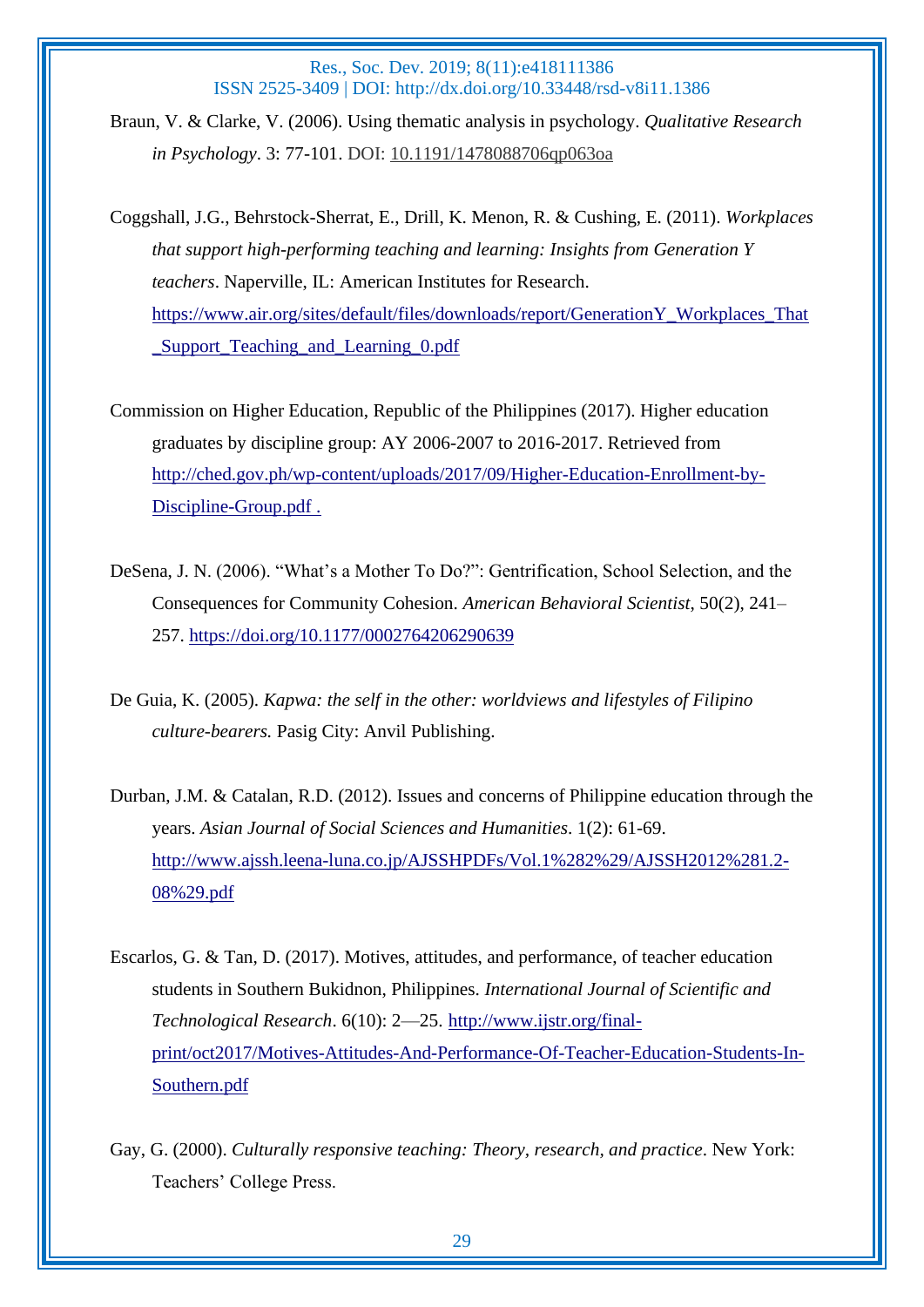Giroux, H. (1997). *Pedagogy and the politics of hope: Theory, culture, and schooling, a Critical Reader,* Boulder, CO: Westview Press.

Goodenough, W. (2003). In pursuit of culture. *Annual Review of Anthropology*. 32: 1-12. <https://www.annualreviews.org/doi/pdf/10.1146/annurev.anthro.32.061002.093257>

- Guarino, C. M., Santibañez, L., & Daley, G. A. (2006). Teacher Recruitment and Retention: A Review of the Recent Empirical Literature. Review of Educational Research, 76(2), 173–208.<https://doi.org/10.3102/00346543076002173>
- Gulson, K.N. (2009). Wither the neighborhood? Education policy, neoliberal globalization and gentrification. *Yearbook of the National Society for the Study of Education*, 108(2): 148-159. doi[:10.1111/j.1744-7984.2009.01166.x](https://doi.org/10.1111/j.1744-7984.2009.01166.x)
- Hanushek, E. & Pace, R. (1995). Who chooses to teach (and why)? *Economics of Education Review*, 14(2): 101-117. [https://doi.org/10.1016/0272-7757\(95\)90392-L](https://doi.org/10.1016/0272-7757(95)90392-L)
- Ingersoll, R. & Merrill, L. (2010). Who's teaching our children? *Educational Leadership*, 67(8): 14-20. [http://www.ascd.org/publications/educational](http://www.ascd.org/publications/educational-leadership/may10/vol67/num08/Who)[leadership/may10/vol67/num08/Who's-Teaching-Our-Children%C2%A2.aspx](http://www.ascd.org/publications/educational-leadership/may10/vol67/num08/Who)
- Keith, K.D. (2011). *Cross-cultural psychology: Contemporary themes and perspectives.* West Sussex, UK: Blackwell.
- Kelly, P. (2014). Understanding Intergenerational Social Mobility: Filipino Youth in Canada. IRPP Study 45. Montreal: Institute for Research on Public Policy. [http://irpp.org/wp](http://irpp.org/wp-content/uploads/assets/research/diversity-immigration-and-integration/filipino-youth/kelly-feb-2014.pdf)[content/uploads/assets/research/diversity-immigration-and-integration/filipino](http://irpp.org/wp-content/uploads/assets/research/diversity-immigration-and-integration/filipino-youth/kelly-feb-2014.pdf)[youth/kelly-feb-2014.pdf](http://irpp.org/wp-content/uploads/assets/research/diversity-immigration-and-integration/filipino-youth/kelly-feb-2014.pdf)
- Kwast, L. (1992). Understanding culture. *Perspectives on the world Christian movement*. 2nd ed. Pasadena, CA: William Carey Library.
- Laungani, P.D. (2006). *Understanding cross-cultural psychology: Eastern and western perspectives*. Thousand Oaks, CA: Sage.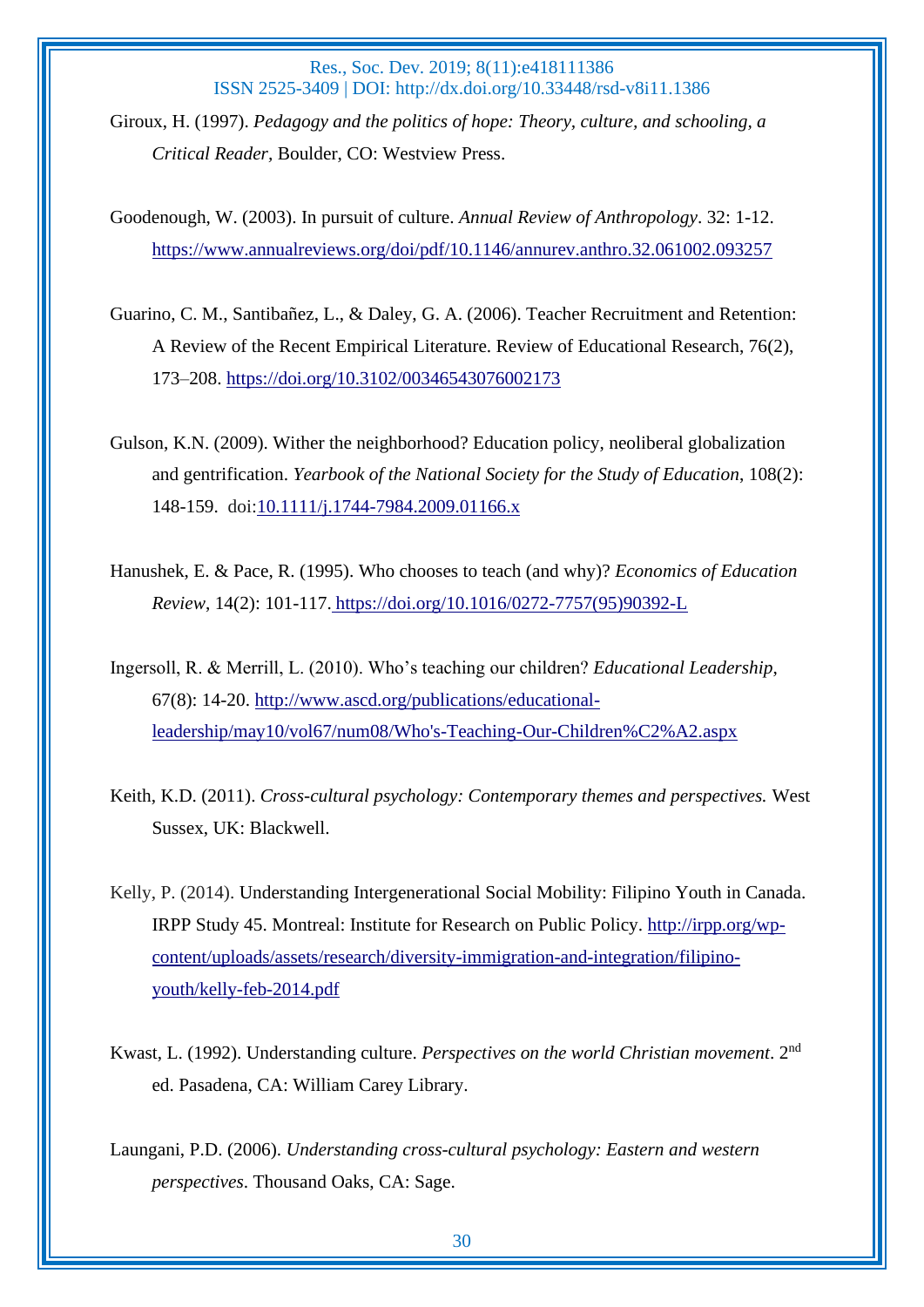- Lyons, S. T., Schweitzer, L., Ng, E. S., & Kuron, L. K. (2012). Comparing apples to apples: A qualitative investigation of career mobility patterns across four generations. *Career Development International*, 17(4), 333-357. DOI: <https://doi.org/10.1108/13620431211255824>
- Maligalig, D. & Albert, J. (2008). Measures for assessing basic education in the Philippines. In *The paradox of Philippine education reform: Social science perspectives.* Bernardo, A.B.I. (Ed.). Quezon City: Philippine Social Science Council.

McLaren, P. (2005). *Capitalists and Conquerors*. Boulder: Rowman and Littlefield.

- Medina, B.T.G. (2005). *The Filipino family: A text with selected readings*. 2<sup>nd</sup> Ed. Ouezon City: University of the Philippines Press.
- Miles, E. (2014, February). *Our neighborhoods: Elijah Miles at TEDxBaltimore 2014* [Video file]. Retrieved from [https://www.youtube.com/watch?v=qaue72D9p\\_I.](https://www.youtube.com/watch?v=qaue72D9p_I)
- Ongkiko, S. (2013, February). *Our return of investment: Sabsy Ongkiko at TEDxADMU* [Video file]. Retrieved from<https://www.youtube.com/watch?v=FgOi4ZR57fA> .

Philippine Business for Education (2018). *Our programs*.<https://www.pbed.ph/> .

Provenzo, E. F. (2002). *Teaching, learning and schooling: A 21st century perspective*. Boston: Allyn and Bacon.

Renzetti. C. & Curran, J. (2004). *Living sociology*. 2nd Ed. Boston: Allyn and Bacon.

Richardson, P.W. & Watt, H.M.G. (2006). Who chooses teaching and why? Profiling characteristics and motivations across three Australian universities. *Asia-Pacific Journal of Teacher Education*, 34(1): 27-56. [http://citeseerx.ist.psu.edu/viewdoc/download?doi=10.1.1.497.7146&rep=rep1&type=p](http://citeseerx.ist.psu.edu/viewdoc/download?doi=10.1.1.497.7146&rep=rep1&type=pdf) [df](http://citeseerx.ist.psu.edu/viewdoc/download?doi=10.1.1.497.7146&rep=rep1&type=pdf)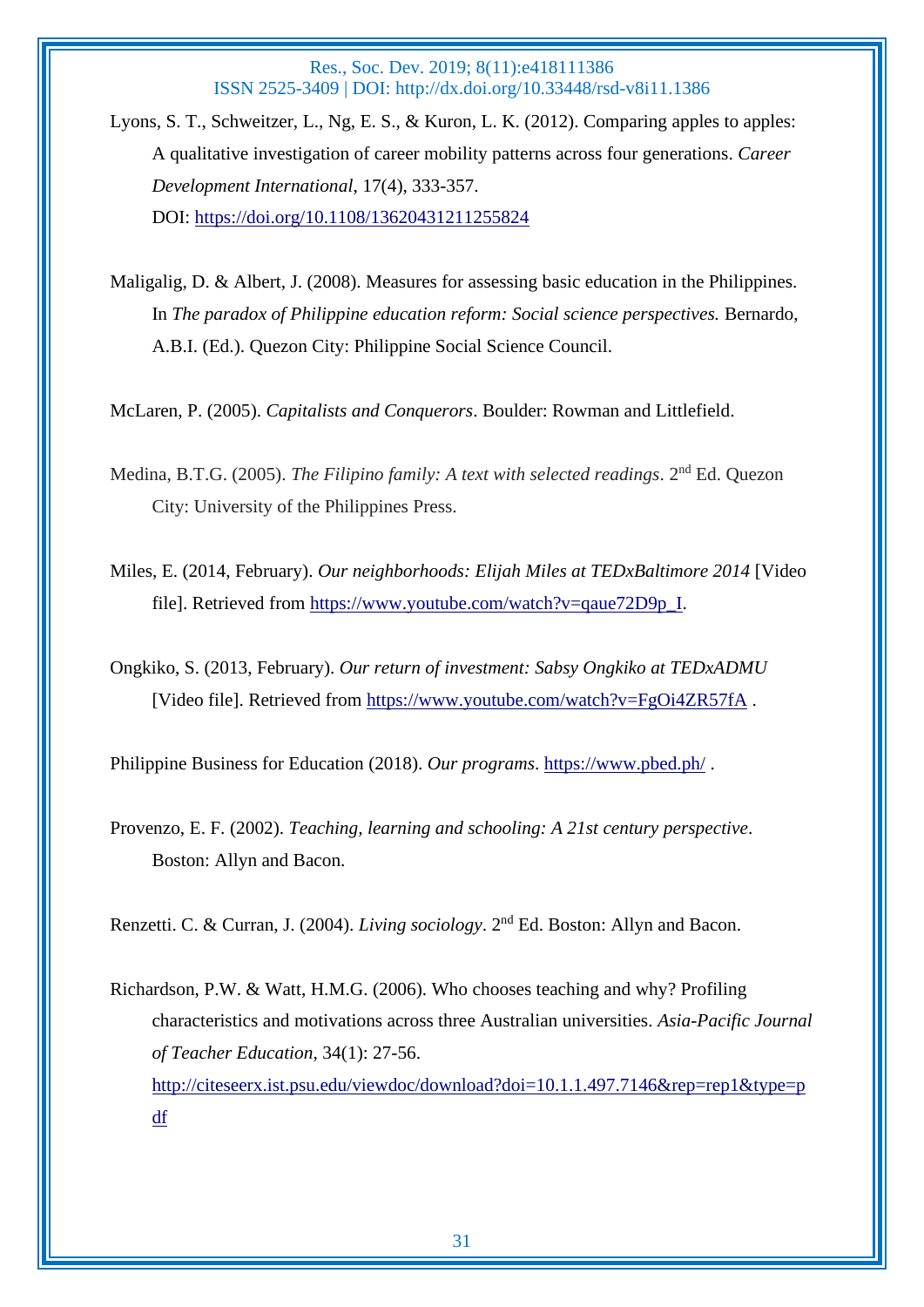Scholarships for Teacher Education Programs to Upgrade Teacher Quality in the Philippines (STEP UP) (2018). *About us*. Philippine Business for Education. <http://www.stepupph.org/about/> **.**

Seppanen, S. & Gualtieri, W. (2012). The millennial generation: Research review. Washington, DC: The National Chamber Foundation. Retrieved from [https://www.uschamberfoundation.org/sites/default/files/article/foundation/MillennialG](https://www.uschamberfoundation.org/sites/default/files/article/foundation/MillennialGeneration.pdf) [eneration.pdf](https://www.uschamberfoundation.org/sites/default/files/article/foundation/MillennialGeneration.pdf)

Shiraev, E.B. & Levy, D.A. (2013). *Cross-cultural psychology: Critical thinking and contemporary applications.* 5<sup>th</sup> Ed. New York: Routledge.

Sullivan, A. (2001). Cultural Capital and Educational Attainment. Sociology, 35(4), 893–912. <https://doi.org/10.1177/0038038501035004006>

Sumner, K. (2015, November). *Kandice Sumner: How America's public schools keep kids in poverty* [Video file]. Retrieved from [https://www.ted.com/talks/kandice\\_sumner\\_how\\_america\\_s\\_public\\_schools\\_keep\\_kids](https://www.ted.com/talks/kandice_sumner_how_america_s_public_schools_keep_kids_in_poverty) [\\_in\\_poverty](https://www.ted.com/talks/kandice_sumner_how_america_s_public_schools_keep_kids_in_poverty)

Teach for the Philippines (2018). *About: Our story*. <http://teachforthephilippines.org/about/>

- Villafuerte, D. (2015, June). *Delfin Villafuerte: Finding f(x): Why I teach for the Philippines* [Video file]. Retrieved from [https://www.youtube.com/watch?v=pZcFz7X\\_W6U](https://www.youtube.com/watch?v=pZcFz7X_W6U)
- Willig, C. (2013). *Introducing qualitative research in psychology*. 3rd ed. Maidenhead, Berkshire, England: Open University Press.
- Wren, T. (2012*). Conceptions of culture: What multicultural educators need to know*. Plymouth, UK: Rowman and Littlefield.
- Zhou, M., Lee, J., Vallejo, J. A., Tafoya-Estrada, R., & Sao, Y. (2008). *Success Attained, Deterred, and Denied: Divergent Pathways to Social Mobility in Los Angeles's New*